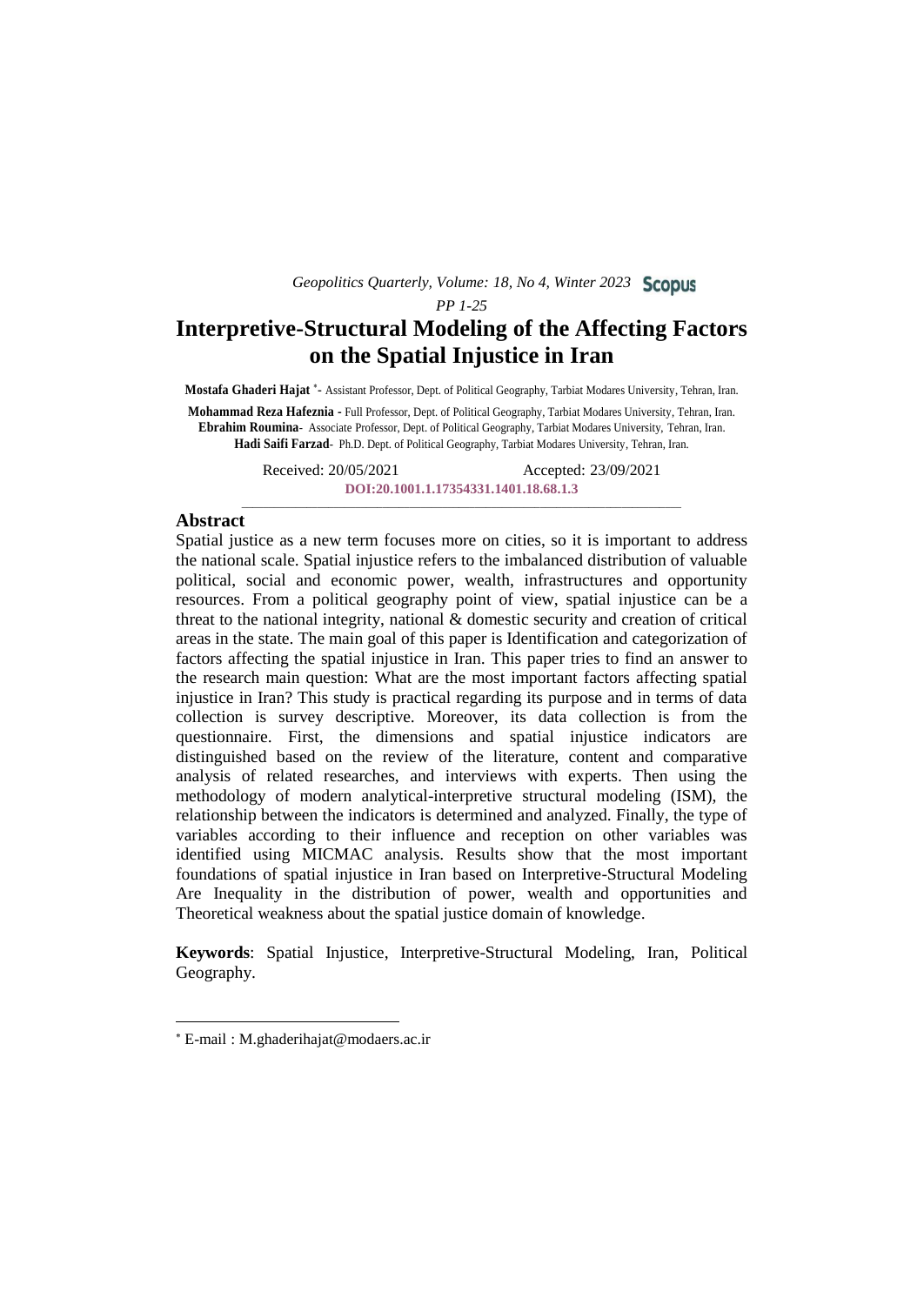## **1.Introduction**

For centuries, from the time of Aristotle, Homer, and Plato, humanity has interested itself in justice. This interest has ranged over justice in both a formal sense as law, and in an informal sense as the unwritten moral foundation of economic, social, and political exchanges and relations. Different notions of justice have emerged in diverse settings: under Islam and Christianity, in Africa, Asia, and Europe, under the capitalist and precapitalist organization. Within the familiar contemporary Western scene, specialists in jurisprudence have a particular interest in the background and associations of formal juridical notions of justice.

Among those interested in less legalistic specifications of justice, that is, in social or distributive justice, it is political philosophers who have been primarily responsible for the prodigious literature (Pirie,1983:465).

A comprehensive perception of spatial justice requires an understanding of the mutual relation between politics and space and their dynamic mechanisms, which pave the way for proposals of spatial justice in political geography. Spatial justice finds objectivity in political geography; in other words, it finds an operational facet. In political geography, the concept of justice has moved away from the objective level and has reached a subjective level (Hafeznia and Ghaderi Hajat,2016:32).

The philosophy of addressing spatial justice in political geography, is rooted in state revival because spatial imbalance results from unequal accessibility to power, wealth and resources on different scales. Unequal distribution of civil and revenue allotments may increase the inequality and gap between political units in different contexts. In this situation, politicians could prevent disintegration by codifying strategies to reduce poverty and promote spatial justice to promote national security.

Spatial injustice is an important feature of spatial organization in Iran, which is formulated on a core-periphery structure from the local to the national scale. The most important foundation of spatial injustice is the inequality of participation in power, which leads to inequality in access to opportunities. Inequality in power emerges when social control is at the disposal of a limited number of citizens. This provides the basis for the formation of dual social structures and the pattern of relations in society is formed in two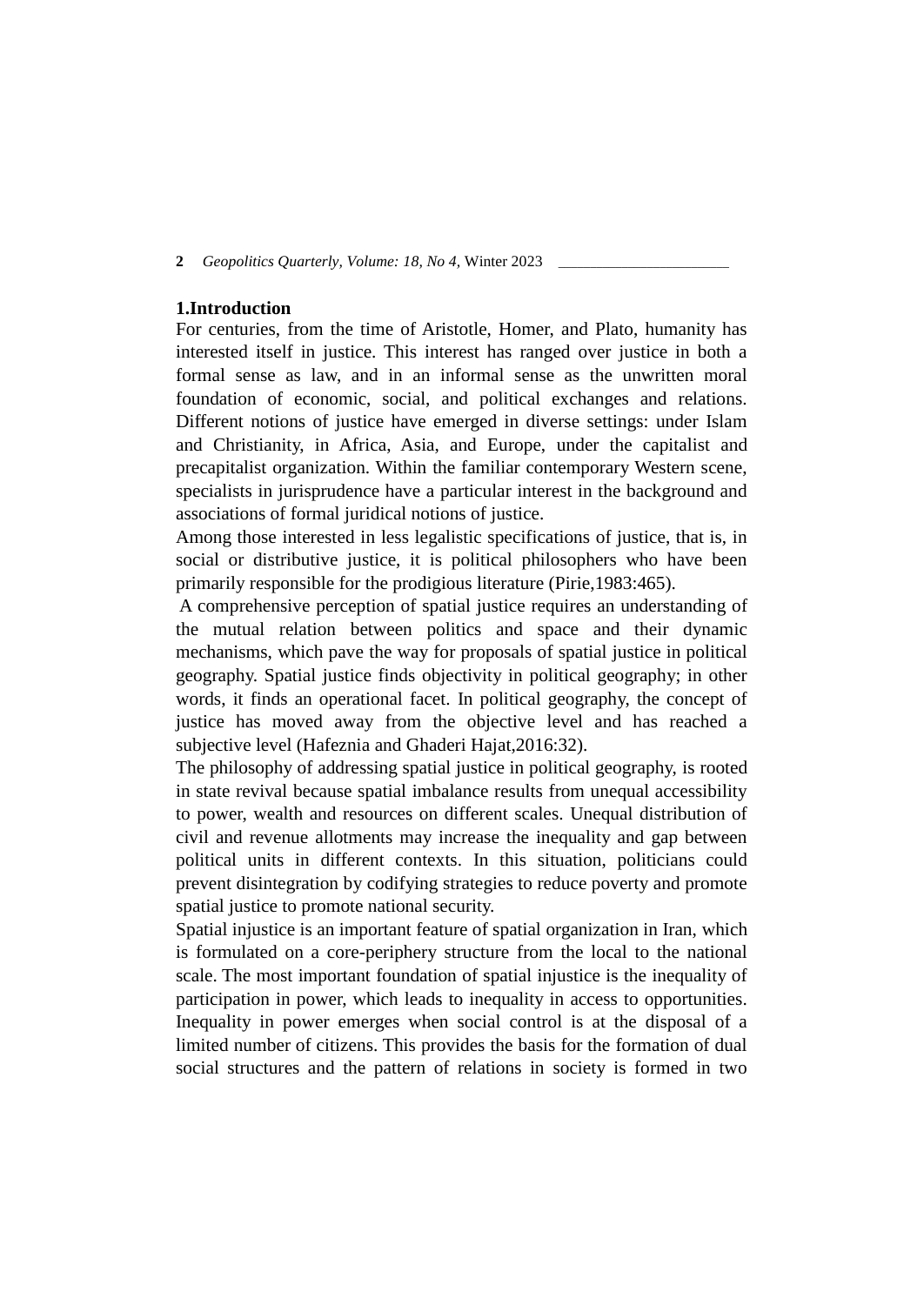forms of winners and losers. Ultimately, this polarization will cause seclusion. The socio-spatial gap is the consequence of the lack of adequate attention to the real capabilities of individuals and geographic spaces. Besides, when ordinary efforts do not make the necessary changes to improve conditions, the losers of the community will organize in the form of protest movements and geographic space will be tens.

Due to the importance of spatial justice in national solidarity and integration, characterizing the root factors in spatial injustice is an important aspect of the domain of political geography. The object of this article aims to characterize the factors affecting spatial Injustice in Iran based on Interpretive-Structural Modeling.

Numerous studies attempted to explain Regional inequality, not even spatial injustice, has dealt with its root cause. However, much of the research up to now has been focused more on the distribution of urban utilities rather than on the factors influencing spatial injustice on the national scale. However, far too little attention has been paid to Identifying and Prioritizing Factors Affecting on Spatial Injustice in Iran.

# **2. Methodology**

In terms of objective, the current paper is developmental and applied, which aims to identify the foundations of spatial injustice in Iran, using the Interpretive-Structural model. Using descriptive and library resources will identify the factors influencing spatial injustice. And then, by using elite terms and Interpretive-Structural model and MICMAC software, the factors will be categorized and prioritized.

# **2-1. Interpretive-Structural Modeling**

The first proposes ISM in 1973. Warfield, J.N (1973a;1974a; and 1 976) has developed a powerful methodology for structuring complex issues. Drawing upon discrete or finite mathematics, Warfield has produced a mathematical language applicable to many complex issues, provided that they can be analyzed in terms of sets of elements and relations. The term "Interpretive structural modeling" (ISM) is used here to refer to the systematic application of some elementary notions of graph theory in such a way that theoretical, conceptual, and computational leverage is exploited to efficiently construct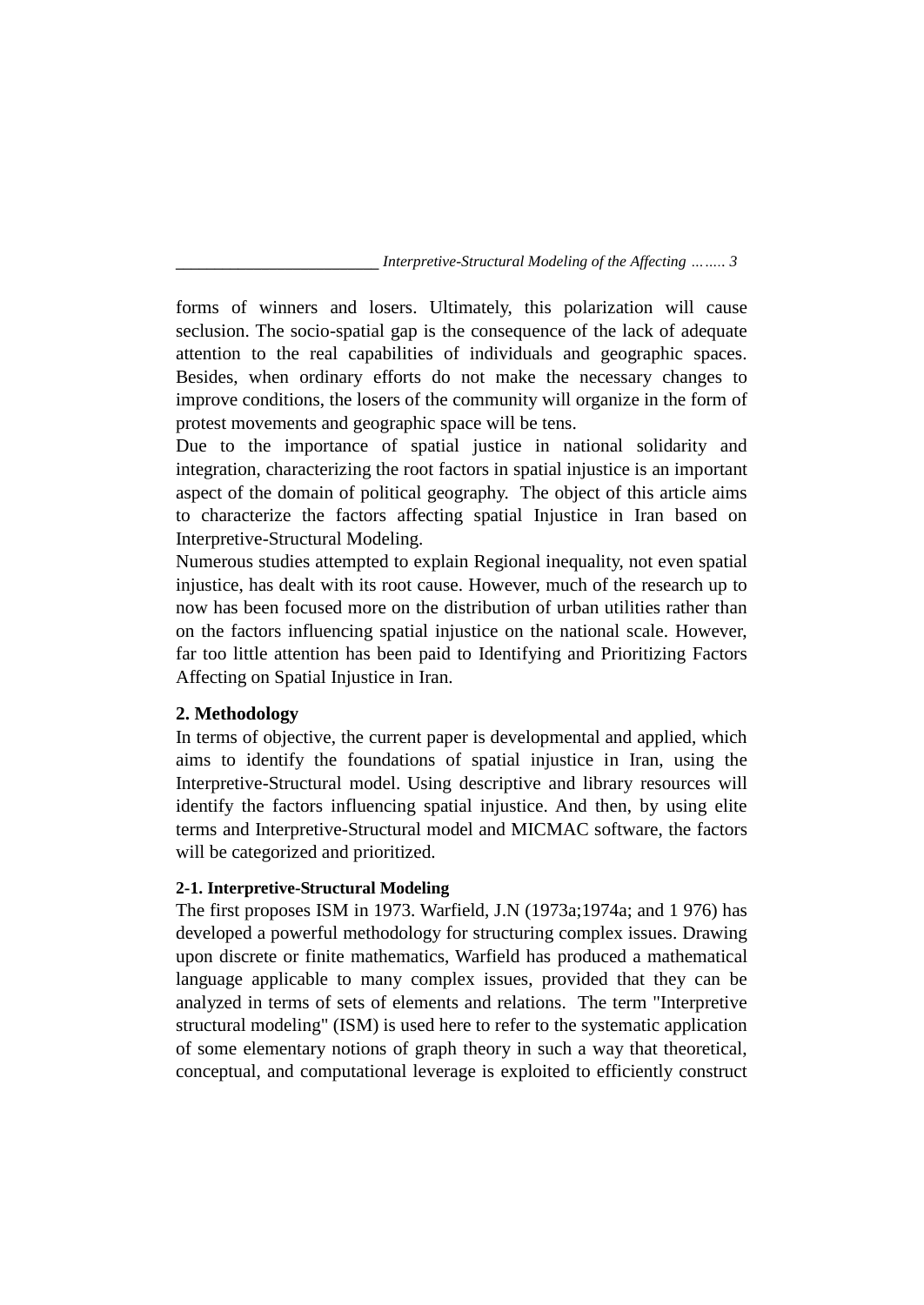a directed graph, or network representation, of the complex pattern of a contextual relationship among a set of elements (David,1975:397).

Interpretive structural modeling (ISM) is a well-established methodology for identifying relationships among specific items, which define a problem or an issue. This approach has been increasingly used by various researchers to represent the interrelationships among various elements related to the issue (Rajesh Attri and Vivek,2013:3).

The methodology of ISM can act as a tool for imposing order and direction on the complexity of relations among elements of a system. Figure.1 clearly shows the flow diagram for the methodology adopted for the ISM. The methodology of ISM is an interactive learning process. The ISM can be judiciously employed for getting better insights into the present case of strategic information modeling. The ISM methodology is interpretive from the fact that the judgment of the group decides whether and how the variables are related. It is structural too, as based on the relationship; an overall structure is extracted from the complex set of variables. It is a modeling technique in which the specific relationships of the variables and the overall structure of the system under consideration are portrayed in a digraph model. ISM is primarily intended as a group learning process, but it can also be used individuals working alone (Sharma and et al,1995:288). Used ISM methodology for modeling of knowledge management in engineering industries (Pandey, Suresh, and Ravi,2005:93-108). and applied the ISM methodology for energy conservation in the Indian cement industry. They identified a relationship between direct and indirect key variables (Chellappan, and Natarajan,2010:183-190). Has employed ISM methodology to develop a hierarchy of actions required to achieve the future objective of waste management in India. Vendor selection criteria, the interrelationship of criteria and their levels were analyzed (Pandey and et al,2005:93-108) using the ISM methodology.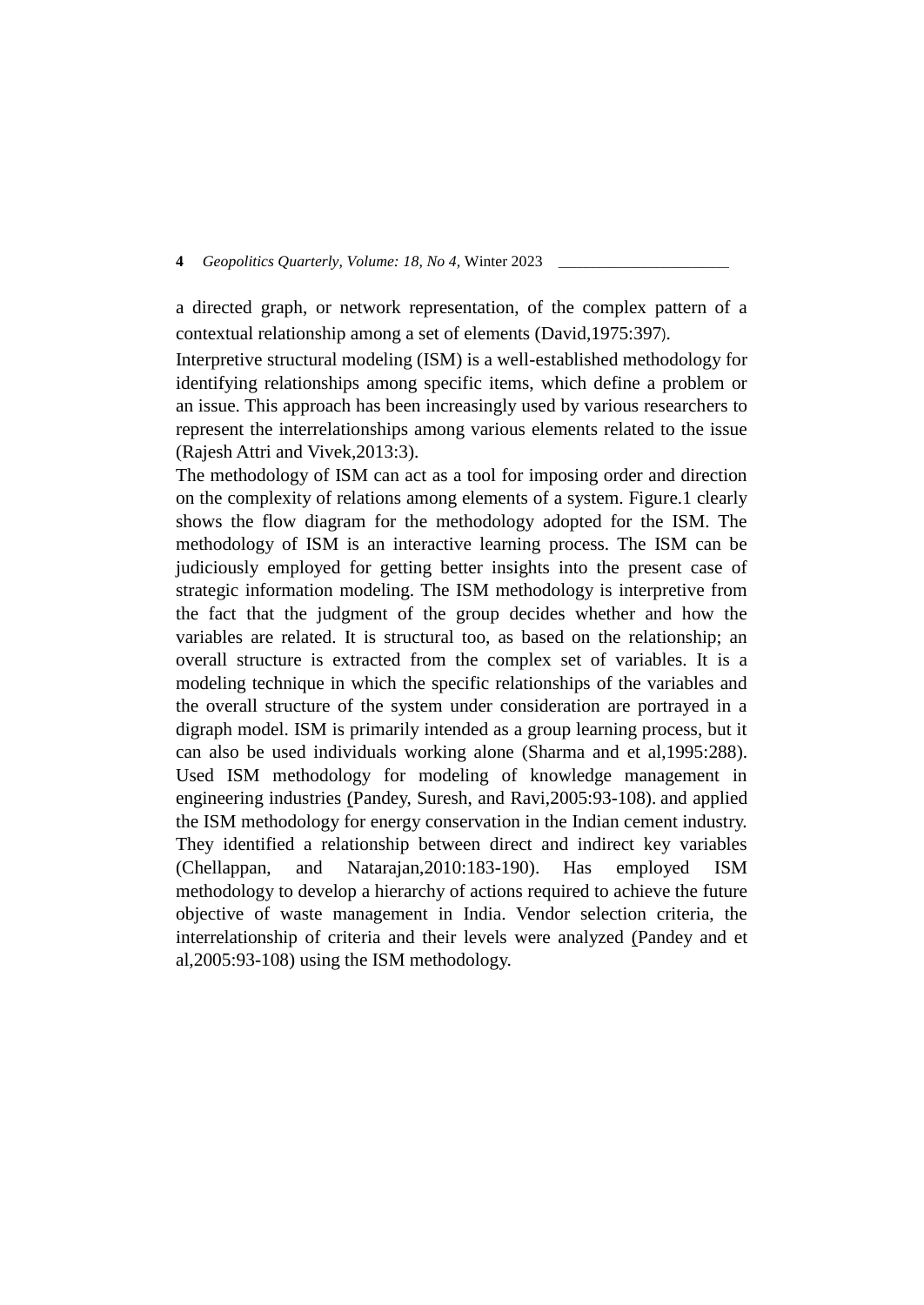

**Figure (1): Flow Diagram for Preparing the ISM Model**

(**Source:** Rajesh Attri and Vivek,2013: 4)

## **2-2. Characteristics of ISM**

The important characteristics of ISM are as follows:

a) This methodology is interpretive as the judgment of the group decides whether and how the different elements are related.

b) It is structural based on the mutual relationship; an overall structure is extracted from the complex set of elements.

c) It is a modeling technique, as the specific relationships and overall structure are portrayed in a digraph model.

d) It helps to impose order and direction on the complexity of relationships among various elements of a system.

e) It is primarily intended as a group learning process, but can also be used by individuals.

Transitivity also allows some of the cells of the reachability matrix to be completed by inference the reachability matrix then consists of some entries from pairwise comparisons and some inferred entries. The Interpretive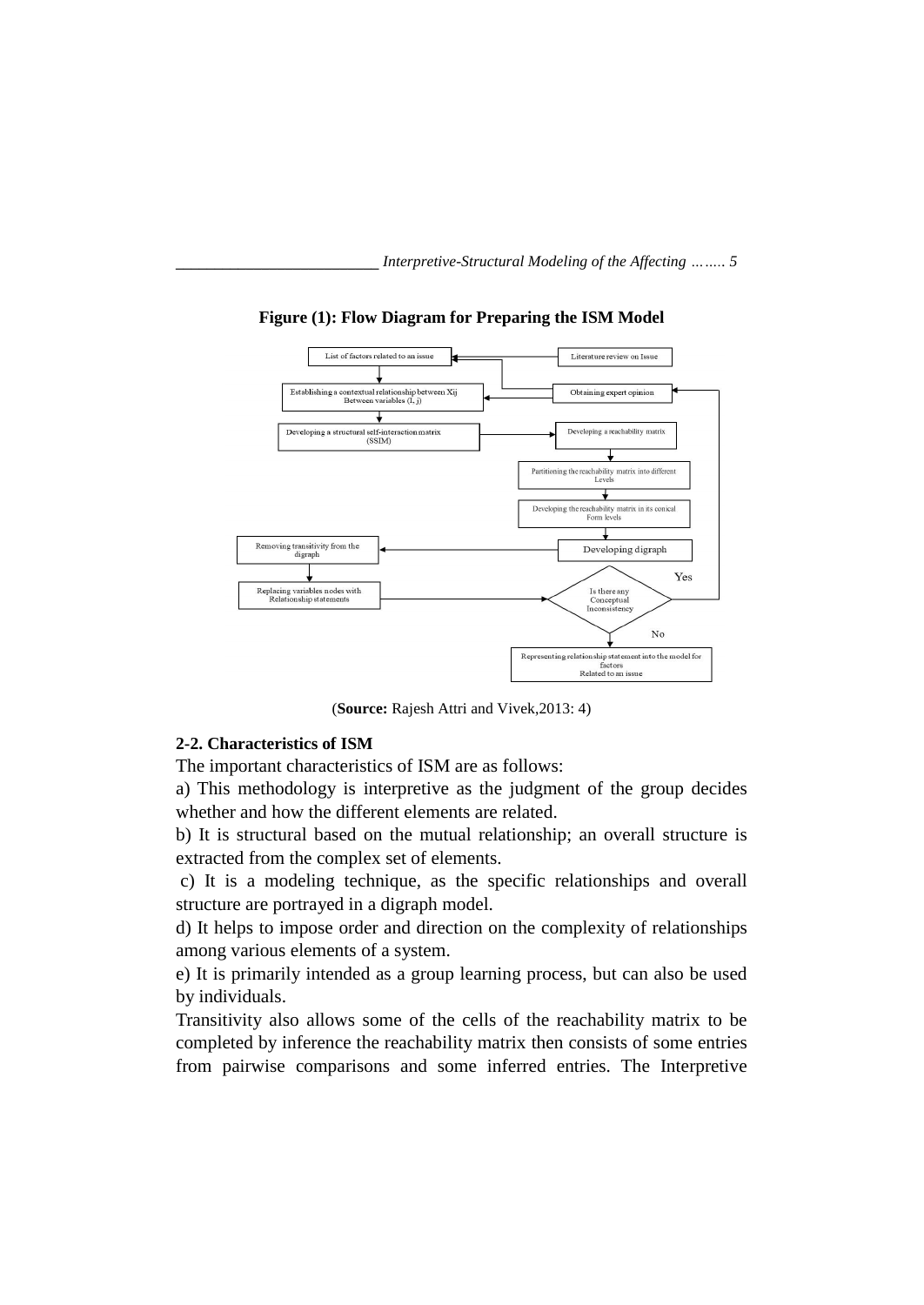Structural Modelling (ISM) approach has been employed to develop the structural relationship among different factors of competitiveness to enable the Small and Medium Enterprises (SMEs) management to take strategic decisions (Rajesh and et al,2007:423).

## **2-3. Procedural Steps of ISM**

The steps for implementing ISM are as follows:

**STEP 1:** Variables affecting the system under consideration are listed, which can be objectives, actions, and Individuals, etc.

**STEP 2:** From the variables identified in step 1, a contextual relationship is established among variables concerning which pairs of variables would be examined.

**STEP 3:** A Structural Self-Interaction Matrix (SSIM) is developed for variables, which indicates pairwise Relationships among variables of the system under consideration.

**STEP 4:** The reachability matrix is developed from the SSIM and the matrix is checked for transitivity. The transitivity of the contextual relation is a basic assumption made in ISM. It states that if a variable A is related to B and B is related to C, and then A is necessarily related to C.

**STEP 5:** The reachability matrix obtained in Step 4 is partitioned into different levels.

**STEP 6:** Based on the relationships given above in the reachability matrix, a directed graph is drawn and the transitive links are removed.

**STEP 7:** The resultant digraph is converted into an ISM, by replacing variable nodes with statements.

**STEP 8:** The ISM model developed in Step 7 is reviewed to check for conceptual inconsistency and necessary Modifications are made.

#### **2-4. Sampling Method**

Delphi method same as ISM modeling needs to receive analysis information from experts. Because the aim was not to generalize the results for choosing Delphi and ISM, purposeful sampling is used. Conditions of experts' selection are theoretical mastery, practical experience, willingness and ability to participate in research and accessibility. An important point in determining the number of experts is to ensure the consistency of the different perspectives of the research. Considering the criteria's, finally, 20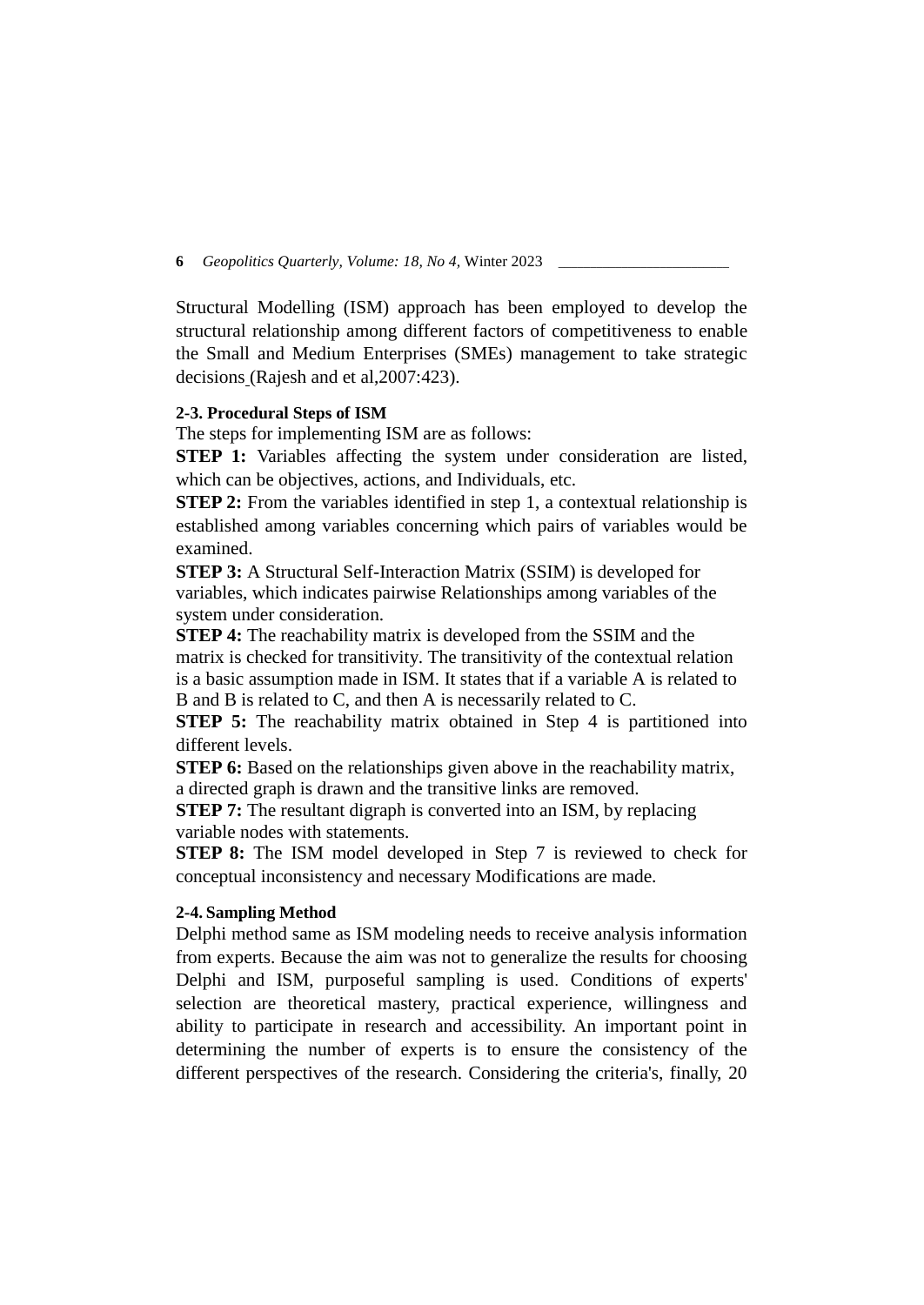experts from geography sciences, economic sciences, and development in the universities and related research centers had been considered.

# **2-5. Content Validity**

This model is, an optimal deployment method to recognize and analyses the connection between dimensions and Criteria. Questionnaire Content validity in this research refers to the level in which a tool reflects the desired specific content. Based on Lawshe method to create Content validity in the questionnaire, after lecture review of subject, the scope and content of the questionnaire is compiled, Content panel members were asked to rate the appropriateness of each item by choosing one of three "essential", "useful but not necessary" or "unnecessary" options. After that, based on equation (1) Content validity proportion is calculated, and then if  $(P>0.05)$  CVR=0.8 it is adequate (Lawshe,1975:567).

$$
CVR = (N_e \frac{N}{2}) \div \left(\frac{N}{2}\right) = 0.8 \quad \implies \quad CVR = (18 \frac{20}{2}) \div \left(\frac{20}{2}\right) = 0.8
$$

 $N_e$ : Number of elites who chose the necessary

N: total

# **Reliability:**

For measuring, the reliability of the ISM questionnaires was Re-sent to 3experts who could be accessed again, and finally, the correlation of responses reported for both stages by the experts was 0.785 indicating the acceptable reliability of the questionnaire.

## **3. Theoretical Formwork**

David Harvey is one of the main Anglophone neo-Marxist protagonists who revolutionized urban theory in the early 1970s. In a remarkable re-deployment of his critical method, Harvey's Social Justice and the City (1973) set forward a provocative test. If the discipline of geography was to become a social science, then geographers needed to be able to account for those spatial processes which constituted and exacerbated urban inequality. If they couldn't then this raised profound questions about how the construction of cities (as a set of institutional, conceptual as well as physical structures) impeded the development of urban societies. Social Justice and the City contributed significantly to the development of Marxist urban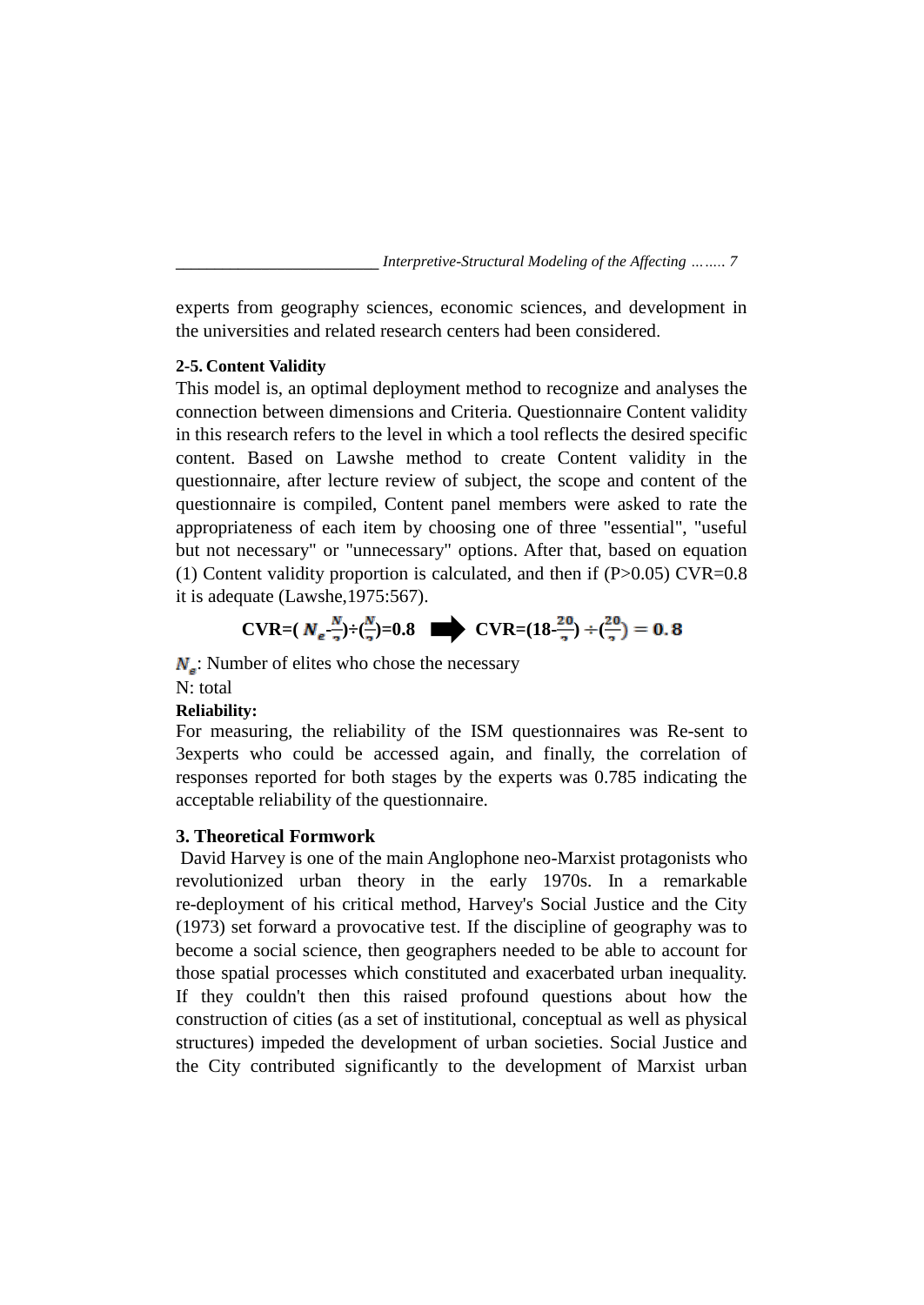theory in Anglophone western economies because of the revolutionary manner in which Harvey addressed urban social injustice. His neo-Marxist structural analyses contribute to understanding and solving problems experienced in multicultural western urbanisms, for example, the alleged existence of "no-go areas" such as parts of South all in London may be representative of contemporary forms of class struggle. Ethnic and religious minorities in the UK often experience racial discrimination and harassment in housing and employment which has contributed to the development and growth of British "ghettos".

According to him, ``a just distribution justly arrived at'':(1) The distribution of income should be such that (a) the needs of the population within each territory are met, (b) resources are so allocated to maximize interterritorial multiplier effects, and (c) extra resources are allocated to help overcome special difficulties stemming from the physical and social environment. (2) The mechanisms (institutional, organizational, political, and economic) should be such that the prospects of the least advantaged territory are as great as they possibly can be. Income was broadly conceived as some measure of command over society's scarce resources. Prioritizing the prospects of the least advantaged reflected the so-called difference principle central to the theory of justice recently set out by John Rawls (1971) (Harvey,1973:383-430).

In 2010, after having published several texts on this matter, Soja publishes Seeking Spatial Justice. In this book, he aims to further the theory on the relation between space, society, and exclusion, which had already been discussed by classic authors such as David Harvey, Henry Lefebvre, and Michel Foucault. According to him, and as Lefebvre advocated, space is a social product, with social and cultural texture and a crucial element to understand spatial phenomena. He thus advocates what he calls spatial turn a shift that allows for social-spatial dialectics able to consider that human activity is as understandable in time and its social interaction, such as in space.

In 2010, Soja declares that as I hope I have made clear, spatial justice is not a substitute or alternative to other forms of justice but rather represents a particular emphasis and interpretive perspective. I have also argued that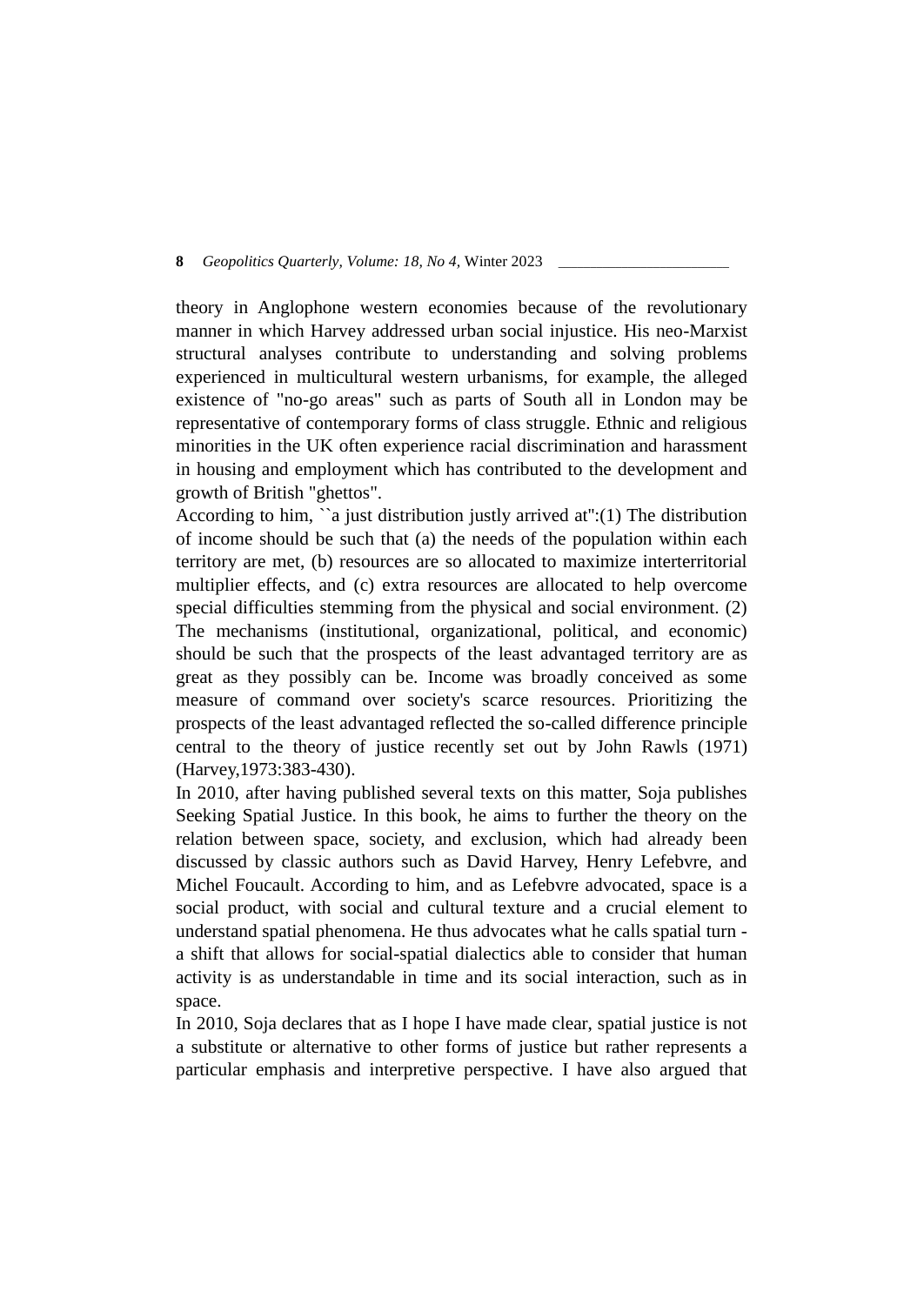foregrounding a critical spatial perspective and seeing the search for social justice as a struggle over geography increase the possibility of opening up new ways of thinking about the subject as well as enriching existing ideas and practices. (soja,2010:13) However, in Seeking Spatial Justice, Space is not an empty void. It is always filled with politics, ideology, and other forces shaping our lives and challenging us to engage in struggles over geography (soja,2010:19).

According to Soja Spatial, justice is the point of intersection of space and social justice that addresses the spatial or geographical aspects of justice. Spatial justice includes the fair distribution of valuable resources and opportunities in the community and can be considered as result and process (Soja,2009,4).

Justice and injustice emphasize the spatial aspects of (in) justice. In the dialectical formulation of the spatiality of injustice and the injustice of spatiality, the spatiality of injustice implies that justice has a spatial dimension to it, and therefore, that a spatial perspective might be used to discern injustice in space (Dikec,2001:1972). Spatial justice's approach cannot help to determine fair or unfair, it rather explores the dynamic processes of social, spatial, economic and political organizations to know if the performance is for producing or reproducing justice or injustice (Prange, 2009:4)

Spatial justice is best understood as an analytic lens that illuminates how "space" - a term denoting the location of things relative to each other – participates in the formation of justice claims. Spatial justice is a concept already deployed in geography and urban planning, yet it is most frequently understood as a normative evaluation: that any particular space is just or unjust (Williams,2018:VI)

Spatial justice can be defined as the equal distribution of resources and services which refers to who benefits and what. Spatial equity implies that there is an even distribution of services about the needs, preferences and service standards of each resident (Tsou and et al,2005:425) in a broad sense, spatial justice pays considerable attention to equal rights of human or social actors, protection of human dignity and basic needs. Spatial justice in universal totality refers to all people's equal right observance regardless of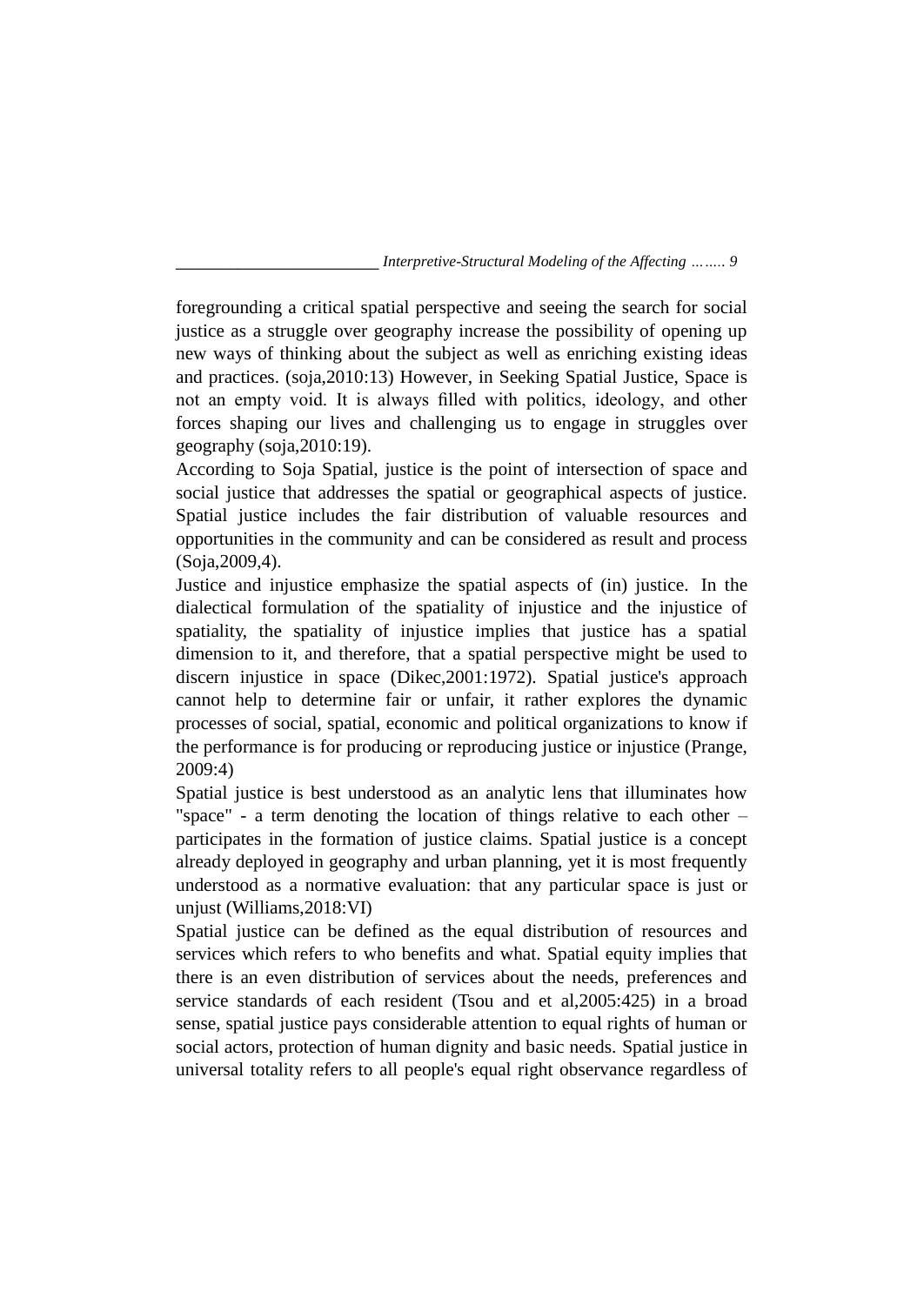ethnicity, race, culture, religion, political beliefs and protection and attention of their human dignity, life's basic needs and their social self-esteem security. (Javan and Abodollahi, 2008: 139-140).

"The Just City" raised by Susan Fainstein in the late 1990s is one of the trustworthy theories about justice in urban spaces. A theory of the just city values both participation in decision making by relatively powerless groups and equity of outcomes. The key questions asked of any policy by political economists have been who dominates and who benefits? The "who" has typically been defined by economic interest, but economic reductionism is not necessary to this mode of analysis; evaluation of outcomes can also be performed with regard to groups defined by gender, race, and sexual orientation. Nor does the stress on material equality need to boil down to an expectation that redistribution should proceed to a point where there is no reward to achievement. (Fainstein,2000:16). Spatial justice research aims to ascertain whether the distribution of public services is equitable and correlates with observed socio-economic spatial patterns (Omer,2006:255).

Peter Marcuse's piece suggests that 'justice planning' is largely concerned with post facto or processual problems of distribution and deliberation, and argues for 'commons planning' as a more radical understanding of how power relations shape urban conditions–and spatially, with pieces on the European city and Amsterdam in particular as (increasingly compromised) models of what a just city might look like, and on the severe injustices produced within processes of Israeli city-and nation-building. The final section looks to cases of urban activism, from local movements for environmental justice in New York City, to urban politics in Brazilian cities, to the baleful exemplar of urban injustice offered by pre-and post-Katrina New Orleans. The strongest insights are to be drawn from those pieces that bring together original critical arguments with a compelling analysis of specific urban contexts. (Tonkiss, 2010:1).

In Expert discussions, two different concepts of justice have polarized the debate: The first focuses on redistribution issues, while the second is more concerned with decision-making processes (Dufaux,2008:1). Some authors have classified different types of spatial justice. Typologies of equity such as those suggested by Lucy (1981) and Crompton and Wicks (1988) are useful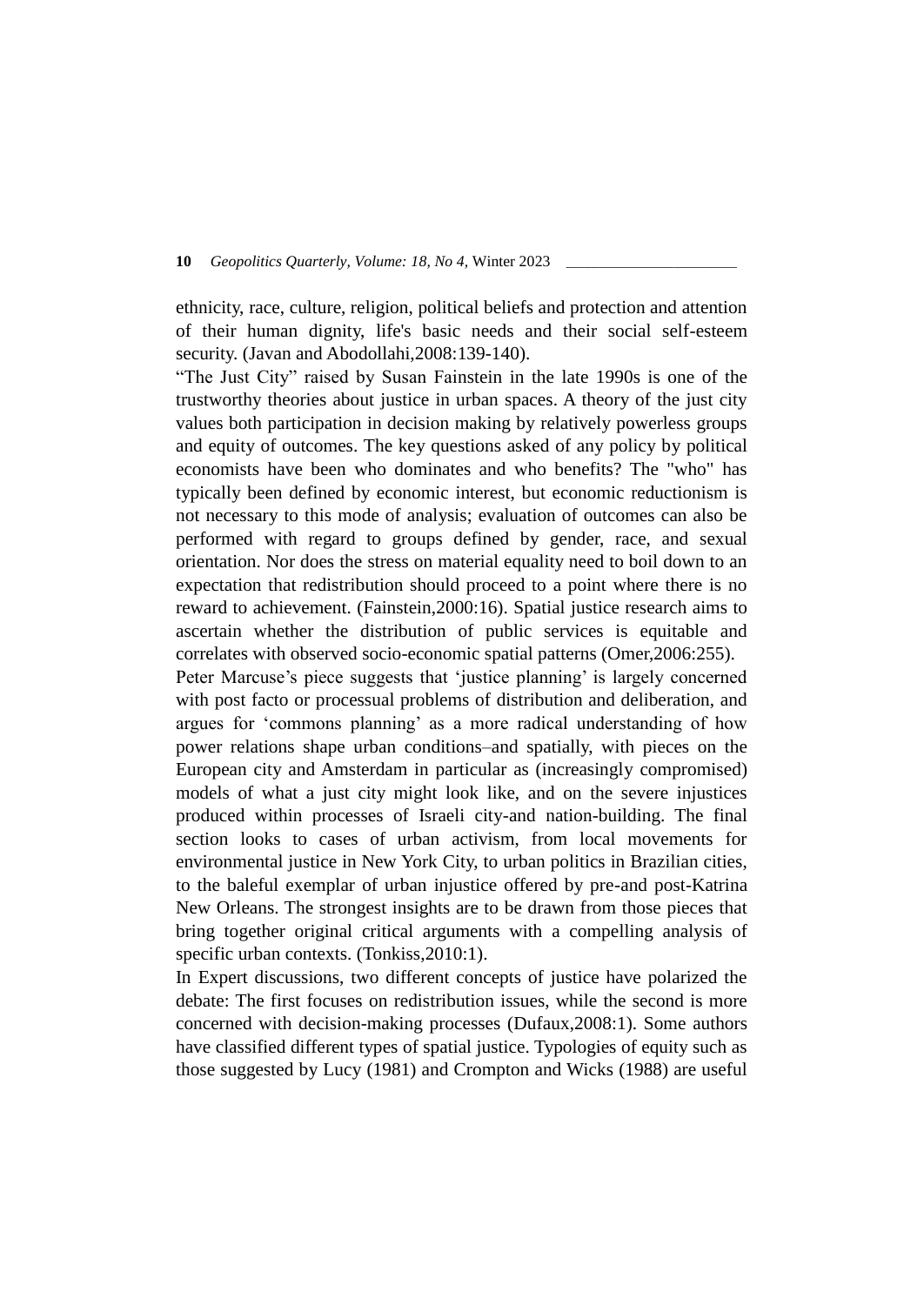guides when attempting to do this. Between them, these authors identify four significant classes of equity about the allocation of resources, each of which can be operationalized in one or more ways. As Fig. 2 illustrates, the four categories are a) equality; b) compensatory (Crompton and Wicks) or need (Lucy); c) demand and, d) market (Nicholls,2001:203).

**Figure (2): Taxonomy of Equity Models**



(**Source:** after Lucy (1981), and Crompton and Wicks (1988) (Nicholls,2001:203)

According to the results of Dadashpoor and Alvandipoor Research (2016) on 44 articles, focusing on spatial justice in Iran, there are two general approaches: Distributive justice and structural justice (Dadashpoor and Alvandipoor,2016:77). Table 1 shows these studies' criteria.

**Table (1): The Approach, Main and Sub-Criteria in the Researches** 

| Approach             | <b>Main Criteria</b>     | Sub-Criteria                                                                                                                          |
|----------------------|--------------------------|---------------------------------------------------------------------------------------------------------------------------------------|
| Distributive justice | <b>Result Dependence</b> | Spatial distribution of services and population<br>Service performance Residents need for<br>services                                 |
| Structural justice   | Process Dependence       | Freedom<br>Equal opportunity Equality Difference<br>Diversity Need\Demand Participation in public<br><b>Interest Desert Democracy</b> |

(**Source:** Dadashpoor and Alvandipoor,2016:77)

In pursuit of justice as a principal, spatial dimensions show particular importance; in this respect, planners pay attention to the type, location, the relation of urban activities, quality of place, access to services and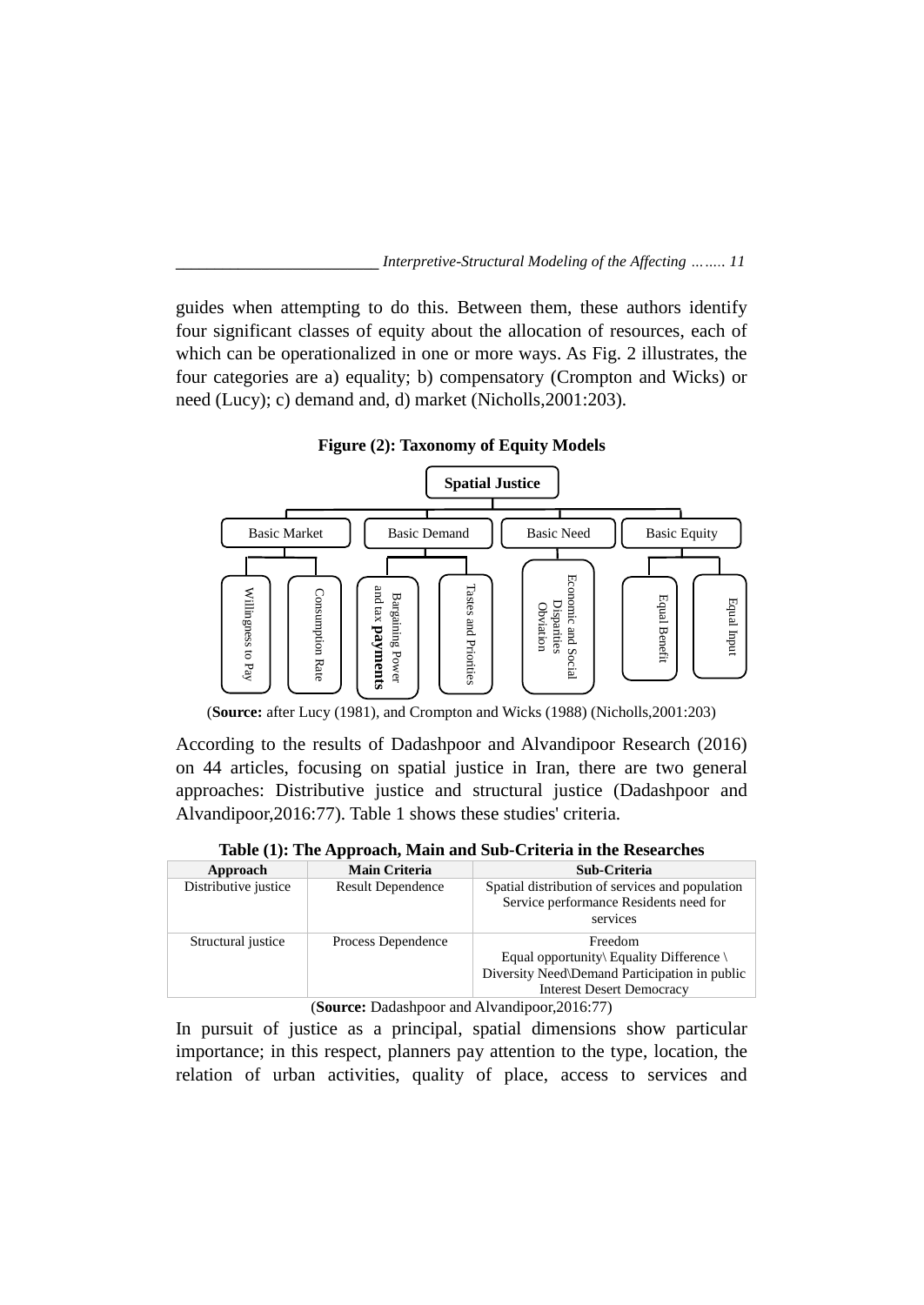infrastructures. These are the components of the spatial structure. Spatial justice is closely related to spatial planning. It can determine how places are interconnected, how to enhance communication and links, and what kind of development for housing, employment, leisure is appropriate. If the criteria of justice do not accompany spatial planning that designs and manages urban spatial elements (spatial structure), they will lead to spatial discrimination and inequality. The physical inequalities can be views as spatial segregation, ghettos, worn-out areas, and slums or socially like racial, ethnic, or religious discriminations (Rafieian and Alizadeh,2017: 17). Spatial justice, could indicate a distribution principle that tends to present space as a good to be enjoyed by all. Accessibility can become one of the most important attributes of spatial justice. Any division, separation or partitioning of space appears, thus, as obstructing this kind of justice. (Stavrides,2010:4).

The commentary here on the twilight concept of spatial justice gives a view of justice concerns in applied and theoretical geography that raises more ashes than it settles. In a corner of human geography that is otherwise rather stagnant, this is not wholly untoward. It would be a pity indeed if the busyness of political philosophers was to go completely unnoticed by spatial theorists and applied researchers. Equally, it would be a pity—dare one say unjust—if this essay were to stand alone as a review of implications of that busyness (Pirie,1983:472).

Spatial/geographic justice refers to the balanced distribution of opportunities, benefits, wealth, and political-executive power in space, which addresses the basic needs of citizens.

In other words, spatial justice is a fair and democratic distribution of social interests and responsibilities in a variety of scales (Hafeznia, and et al, 2015:37). Spatial injustice establishes the unequal distribution of opportunities, wealth, advantages and political and administrative power in geographical space.

# **4. Finding**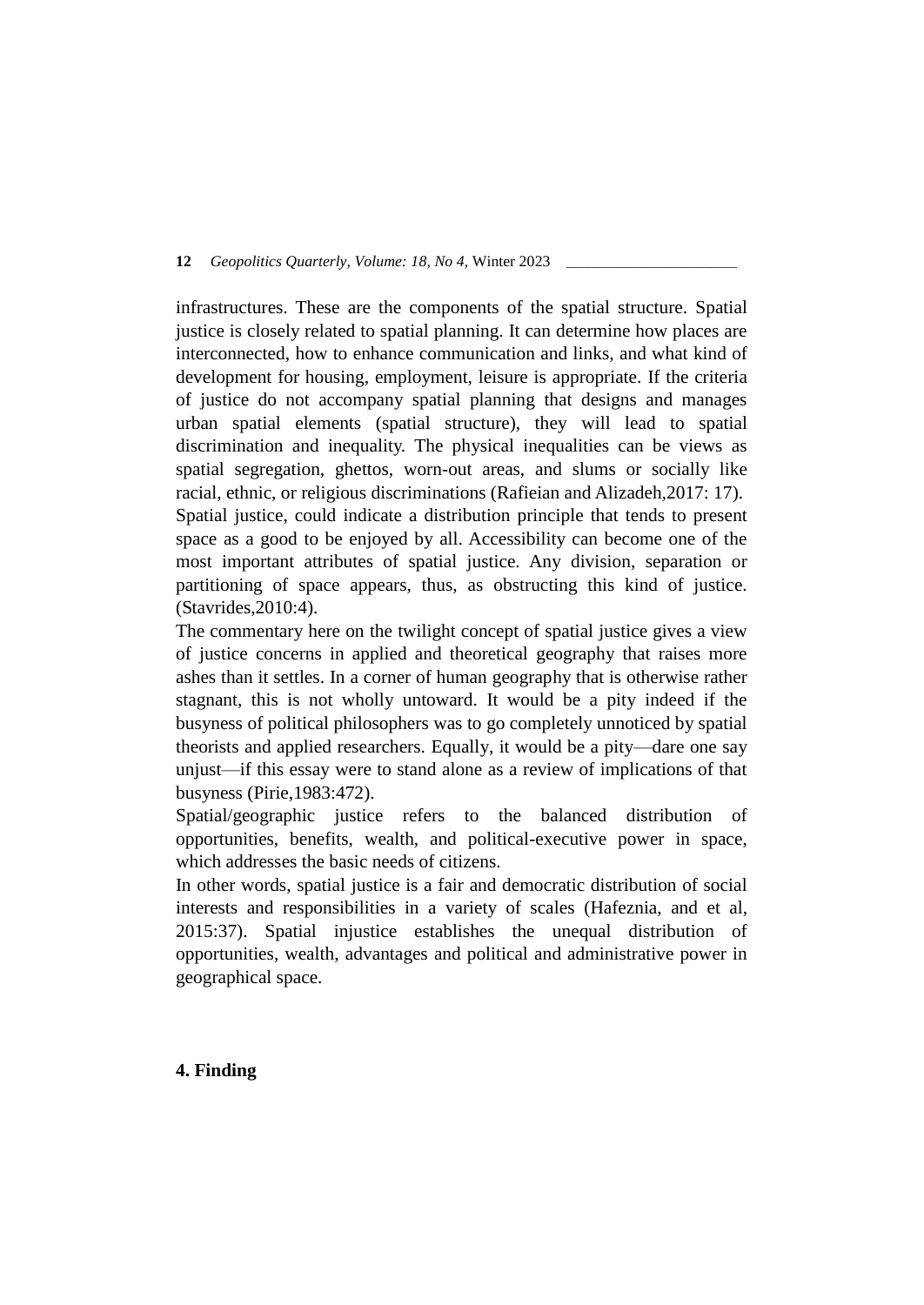## **4-1. Iran's Spatial Injustice Situation Based on Theoretical Background**

Theoretical and studies show that spatial injustice in Iran has resulted from ignoring spatial planning as well as optimal political management of space. Hence, the decision-making system of the state in Iran is faced with opposing challenges to attain geographic/spatial justice. Spatial injustice in Iran has resulted from the inherent characteristics of the regions (physical geography and distribution of vital infrastructures), human geography (spatial structure of the nation and distribution of population and activities), causal characteristics of the regions (political system, policymaking, national development planning, systemic centralism, and development plans) and the global and regional geopolitical environments. Fig.3 illustrates this issue.



**Figure (3): Spatial Injustice in Iran: Process and Results**

Theoretical and experimental studies show that spatial injustice in Iran has resulted from ignoring spatial planning and optimal political management of space. The global and regional geopolitical environment is another accelerating cause of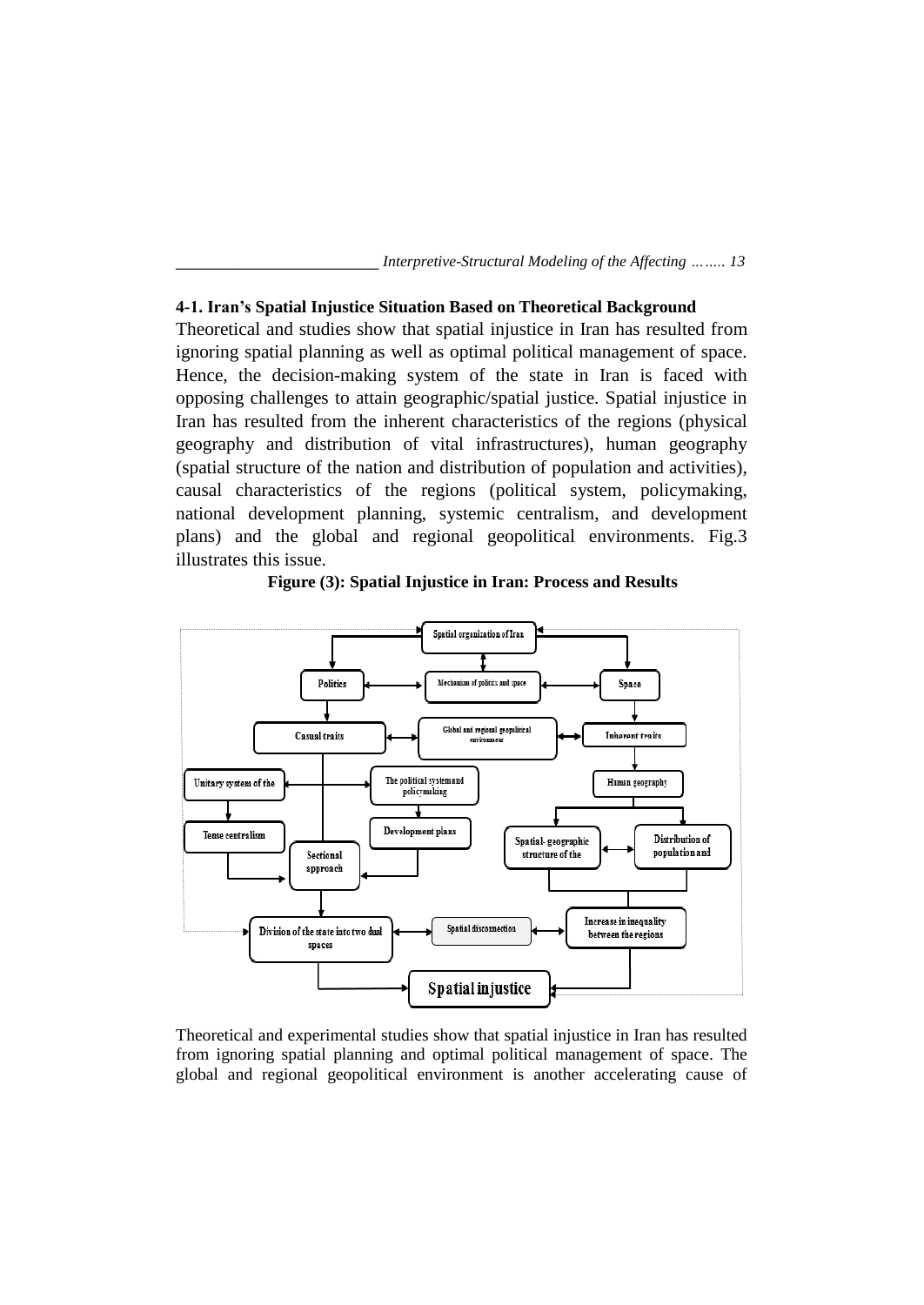spatial injustice in Iran. Hence, the decision-making system of the state is faced with opposing challenges to attain regional development, geographic/spatial justice and decrease regional gaps. These challenges are as follows:

## **a. Inherent characteristics of the region**

- Physical geography, inherent distribution of vital infrastructure
- Global and regional geopolitical environment
- **b. Human geography** 
	- Geographic-spatial structure of the nation
	- The pattern of distribution of population and activities
- **c. Causal characteristics of regions: policymaking and national development planning**
	- Institutionalized centralism
	- Inequality in the distribution of power, wealth and opportunities
	- Ambiguity in the place and importance of spatial justice in the administrative system of Iran
	- Weak spatial perception of policy-makers
	- Weakness in planning and budgeting systems
	- Poor of usage of administrative managers in deprived regions
	- Lack of attention to supporting documents related to balanced development and deprivation
	- Spatial justice has not become a public right
	- Weakness in the regional and local management system
	- Weakness in the collection of comprehensive regional and national data
	- Lack of discourse of balanced and just development
	- The role of petroleum as strategic in the budget, which prevents balanced development
	- Lack of attention to public participation in further development plans
	- The dominance of growth-based approach in government and lack of attention to spatial justice

The foundations of spatial injustice in Iran (inherent characteristics of regions, causal characteristics of the regions and human geography) have weakened the planning system of the state in a historical process. Theoretical and experimental weaknesses exist in the planning system. This, along with other accelerator factors, has polarized the spatial structure of the state, which can be seen in the coreperiphery pattern at levels ranging from local to national. The result of this mechanism is institutionalized inequality in the flow of wealth, interests, opportunities and power. Table 2 lists the field findings related to the foundations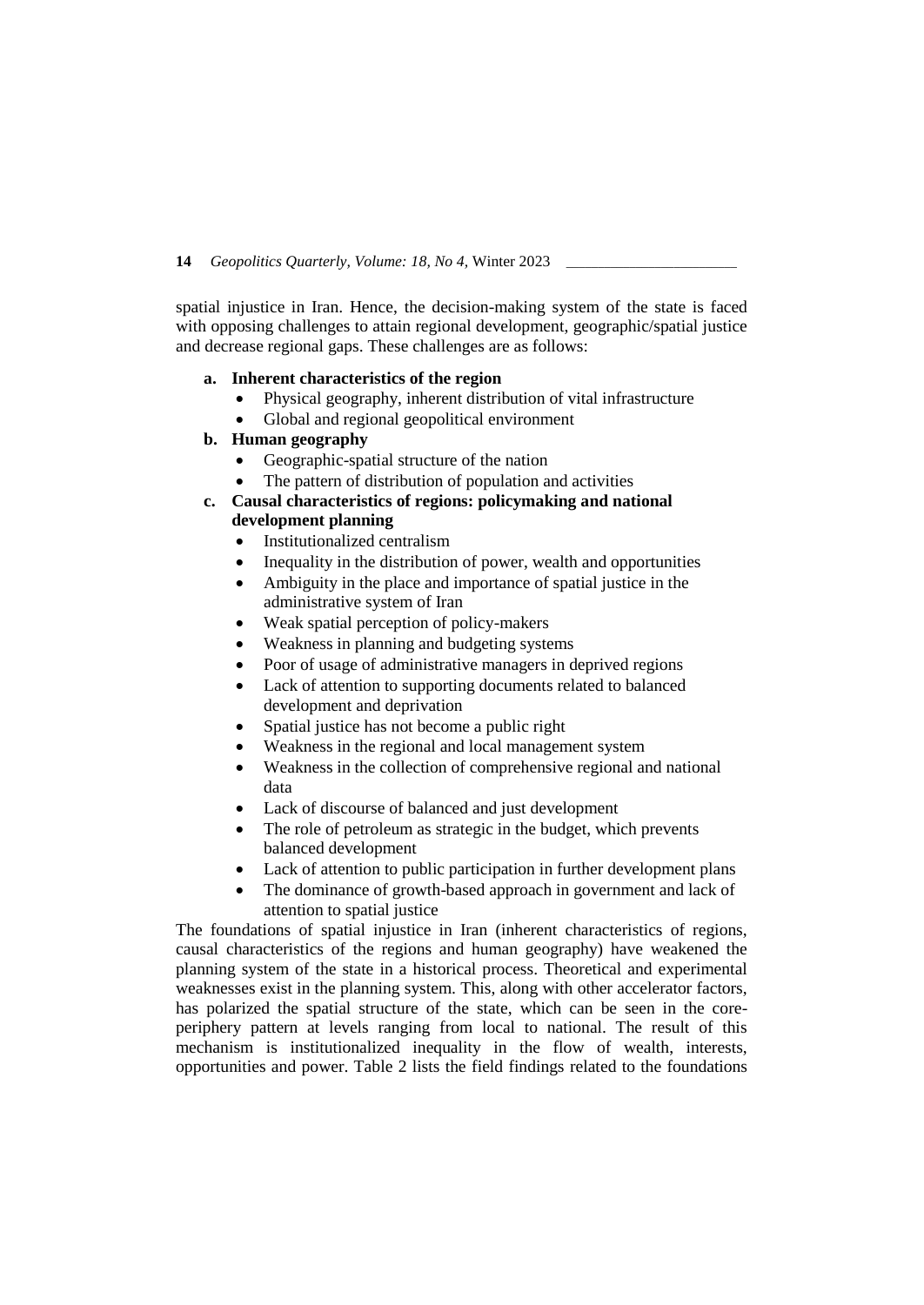of spatial injustice in Iran.

| No.            | Name. of Objective (Criteria)                                                               |
|----------------|---------------------------------------------------------------------------------------------|
| 1              | Inequality in the distribution of power, wealth and opportunities (IDPWO)                   |
| $\overline{c}$ | Weakness in the planning and budgeting systems (WPBS)                                       |
| $\overline{3}$ | Weakness in the regional and local management systems (WRLMS)                               |
| $\overline{4}$ | Spatial justice is not getting a public claim(SJNP)                                         |
| $\overline{5}$ | Institutionalized centralism(IC)                                                            |
| 6              | Ambiguity in the importance of spatial justice in the administrative system of Iran(ASJASI) |
| $\overline{7}$ | Lack of experience of administrative managers in deprived regions(LEAMDR)                   |
| 8              | Weak spatial perception of policymakers (WSPPM)                                             |
| $\overline{9}$ | Lack of attention to documents supporting balanced development and deprivation (LADS)       |
| 10             | State dependence on oil income and imbalanced development (DDOI)                            |
| 11             | Conceptual ambiguities in regional and local planning $(CARP)$                              |
| 12             | Legal ambiguities in regional planning (LARP)                                               |
| 13             | Lack of discourse about balanced and just development (LDBJD)                               |
| 14             | Weakness in public participation to further balance development plans (WPPFB)               |
| 15             | Emphasis on security in development in border regions ( <b>ESDBR</b> )                      |
| 16             | Regional and global geopolitical environment (RGGE)                                         |
| 17             | The dominance of growth-based approach in previous states and lack of attention to spatial  |
|                | justice(DGAP)                                                                               |
| 18             | Weakness in the collection of comprehensive regional and national data(WCCRN)               |
| 19             | Theoretical weakness about spatial justice domain of knowledge(TWSPJ)                       |
| 20             | Imbalanced vital resources (IVR)                                                            |

**Table (2): Foundations of Spatial Injustice in Iran**

## **4-2. Iran's Spatial Injustice Situation Based on ISM MODEL**

**Step1.Establishing the Contextual Relationship between Line Balancing Objectives** After identifying and enlisting the 20 objectives (criteria's) shown in Table 2. Through the literature review, and expert opinion on criteria survey sheet from manufacturing industries (manufacturing industries selected are automobile manufacturing two-wheeler and four-wheeler, etc.) where line balancing work is performed, the next step is to analyze the objectives (criteria's). For this purpose, a contextual relationship of 'reaches to' type is chosen. This means that one objective (criteria's) reaches to another chosen objectives (criteria's). Based on this principle, a contextual relationship is developed. Some experts, from various industries, were consulted to assist in developing the contextual relationships between the objectives (criteria's). Keeping in mind the contextual relationship for each objective (criteria's), the existence of a relation between any two objectives (i and j) and the associated direction of this relations decided to analyze the objectives (criteria's) for the development of the SSIM, the following four symbols are used to denote the direction of the relationship between the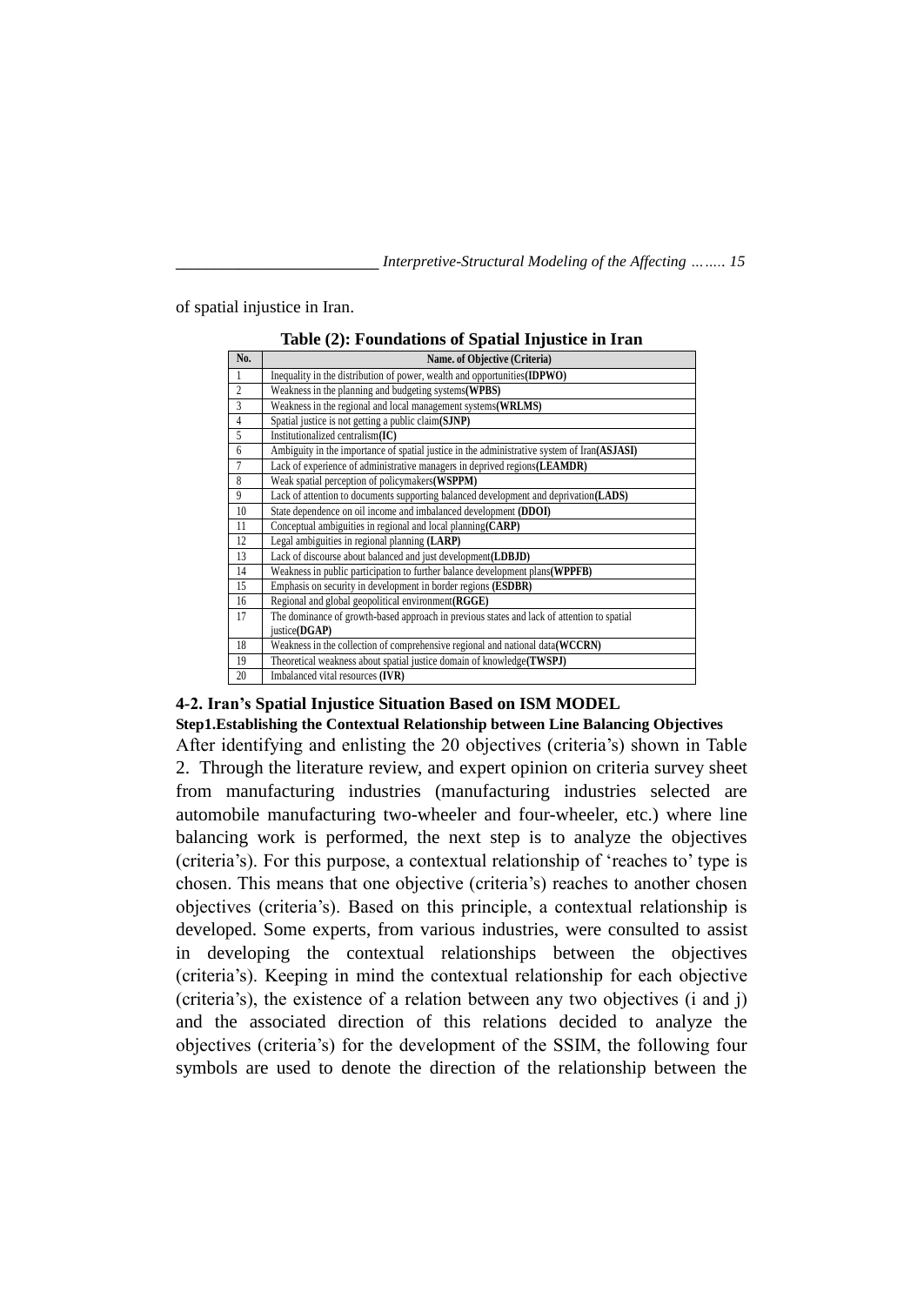objectives (criteria's) (i and j). As suggested by (Rajesh, & Suresh, & Deshmukh,2007:429) four standard symbols are used to denote the direction of relationship between the variables.

V: Criterion i will assist to reach criterion j

A: Criterion j will assist to reach criterion i

X: Criterion i and j will assist to reach each other and

O: Criterion j and i are unrelated

# **Step 2. Structural Self-Interaction Matrix (SSIM)**

SSIM was discussed in a group of experts. Based on their responses, the SSIM was finalized and is presented in Table3.

| S.No.                   | Name. (Criteria) | Criteria<br>Code | 20             | 19             | 18             | 17             | 1<br>6         | 15             | 14             | 13             | 12                      | $\overline{11}$         | -1<br>$\mathbf{0}$ | 9              | 8              | 7              | 6              | 5              | $\overline{4}$ | 3 | $\overline{2}$ | $\overline{1}$ |
|-------------------------|------------------|------------------|----------------|----------------|----------------|----------------|----------------|----------------|----------------|----------------|-------------------------|-------------------------|--------------------|----------------|----------------|----------------|----------------|----------------|----------------|---|----------------|----------------|
| $\mathbf{1}$            | (IDPWO)          | C1               | $\overline{V}$ | X              | $\overline{X}$ | $\overline{X}$ | $\overline{V}$ | $\overline{V}$ | $\overline{V}$ | $\overline{V}$ | $\overline{V}$          | $\overline{V}$          | $\overline{V}$     | $\overline{V}$ | $\overline{V}$ | $\overline{V}$ | V              | $\overline{V}$ | $\overline{V}$ | V | V              |                |
| $\overline{2}$          | (WPBS)           | C <sub>2</sub>   | $\overline{0}$ | $\mathcal O$   | $\overline{A}$ | $\overline{X}$ | $\overline{0}$ | $\overline{0}$ | $\overline{O}$ | $\overline{A}$ | $\mathbf{A}$            | $\mathbf{A}$            | X                  | X              | $\mathbf{x}$   | $\overline{V}$ | V              | A              | $\overline{0}$ | X |                |                |
| $\overline{\mathbf{3}}$ | (WRLMS)          | C <sub>3</sub>   | $\overline{0}$ | X              | X              | $\overline{A}$ | $\overline{0}$ | X              | $\overline{X}$ | X              | X                       | X                       | V                  | V              | A              | $\mathbf{x}$   | X              | V              | $\overline{O}$ |   |                |                |
| $\overline{4}$          | (SJNP)           | C <sub>4</sub>   | $\overline{0}$ | $\overline{X}$ | $\overline{A}$ | $\overline{X}$ | $\overline{0}$ | $\overline{0}$ | $\overline{X}$ | $\overline{X}$ | $\overline{V}$          | $\overline{X}$          | $\overline{V}$     | $\overline{X}$ | $\overline{X}$ | $\overline{X}$ | $\overline{X}$ | V              |                |   |                |                |
| $\overline{5}$          | (IC)             | C <sub>5</sub>   | $\overline{V}$ | $\mathbf{A}$   | $\mathbf{A}$   | $\overline{O}$ | $\overline{V}$ | $\mathbf{A}$   | $\overline{A}$ | $\overline{0}$ | $\overline{A}$          | $\mathbf{A}$            | $\mathbf{A}$       | $\mathbf{A}$   | $\mathbf{A}$   | $\overline{A}$ | A              |                |                |   |                |                |
| 6                       | (ASJASI)         | C6               | $\overline{0}$ | Χ              | X              | X              | $\overline{0}$ | $\overline{0}$ | X              | $\overline{X}$ | $\overline{v}$          | $\overline{\mathbf{v}}$ | V                  | $\overline{O}$ | X              | $\overline{0}$ |                |                |                |   |                |                |
| $\tau$                  | (LEAMDR)         | C7               | V              | Χ              | X              | $\overline{O}$ | V              | V              | X              | $\overline{X}$ | $\overline{0}$          | $\overline{0}$          | V                  | $\overline{X}$ | $\overline{X}$ |                |                |                |                |   |                |                |
| $8\phantom{1}$          | (WSPPM)          | C8               | $\overline{0}$ | $\overline{X}$ | $\mathbf X$    | $\mathbf{A}$   | $\overline{0}$ | $\mathbf{A}$   | $\mathbf{A}$   | $\overline{X}$ | $\overline{V}$          | V                       | $\mathbf{A}$       | A              |                |                |                |                |                |   |                |                |
| 9                       | (LADS)           | C9               | $\overline{X}$ | $\overline{X}$ | $\overline{V}$ | $\overline{V}$ | $\overline{0}$ | $\overline{V}$ | $\overline{X}$ | $\overline{0}$ | $\overline{X}$          | $\overline{X}$          | $\overline{V}$     |                |                |                |                |                |                |   |                |                |
| 10                      | (DDOI)           | C10              | $\overline{0}$ | A              | $\overline{A}$ | $\overline{A}$ | $\overline{0}$ | $\overline{0}$ | $\overline{X}$ | $\overline{X}$ | $\overline{\mathbf{v}}$ | $\overline{V}$          |                    |                |                |                |                |                |                |   |                |                |
| $\overline{11}$         | (CARP)           | C11              | V              | $\overline{0}$ | V              | $\mathbf{x}$   | $\overline{0}$ | $\overline{0}$ | $\mathbf{A}$   | $\overline{X}$ | X                       |                         |                    |                |                |                |                |                |                |   |                |                |
| 12                      | (LARP)           | C12              | $\overline{V}$ | $\mathcal O$   | $\overline{V}$ | $\mathbf{x}$   | $\overline{0}$ | $\circ$        | $\mathbf{A}$   | $\overline{X}$ |                         |                         |                    |                |                |                |                |                |                |   |                |                |
| 13                      | (LDBJD)          | C13              | $\overline{0}$ | A              | $\overline{A}$ | $\overline{X}$ | $\overline{0}$ | $\overline{A}$ | $\overline{X}$ |                |                         |                         |                    |                |                |                |                |                |                |   |                |                |
| 14                      | (WPPFB)          | C14              | V              | $\overline{0}$ | $\overline{0}$ | V              | V              | V              |                |                |                         |                         |                    |                |                |                |                |                |                |   |                |                |
| 15                      | (ESDBR)          | C15              | $\overline{V}$ | V              | $\overline{A}$ | $\overline{X}$ | $\mathbf{x}$   |                |                |                |                         |                         |                    |                |                |                |                |                |                |   |                |                |
| 16                      | (RGGE)           | C16              | $\overline{X}$ | $\overline{0}$ | $\overline{0}$ | $\overline{O}$ |                |                |                |                |                         |                         |                    |                |                |                |                |                |                |   |                |                |
| 17                      | (DGAP)           | C17              | $\overline{0}$ | X              | $\overline{A}$ |                |                |                |                |                |                         |                         |                    |                |                |                |                |                |                |   |                |                |
| 18                      | (WCCRN)          | C18              | $\overline{0}$ | $\overline{X}$ |                |                |                |                |                |                |                         |                         |                    |                |                |                |                |                |                |   |                |                |
| 19                      | (TWSPJ)          | C19              | $\overline{0}$ |                |                |                |                |                |                |                |                         |                         |                    |                |                |                |                |                |                |   |                |                |
| 20                      | (IVR)            | C20              |                |                |                |                |                |                |                |                |                         |                         |                    |                |                |                |                |                |                |   |                |                |

# **Table (3): Structural Self-Interaction Matrix (SSIM)**

**Step 3. Initial Reachability Matrix**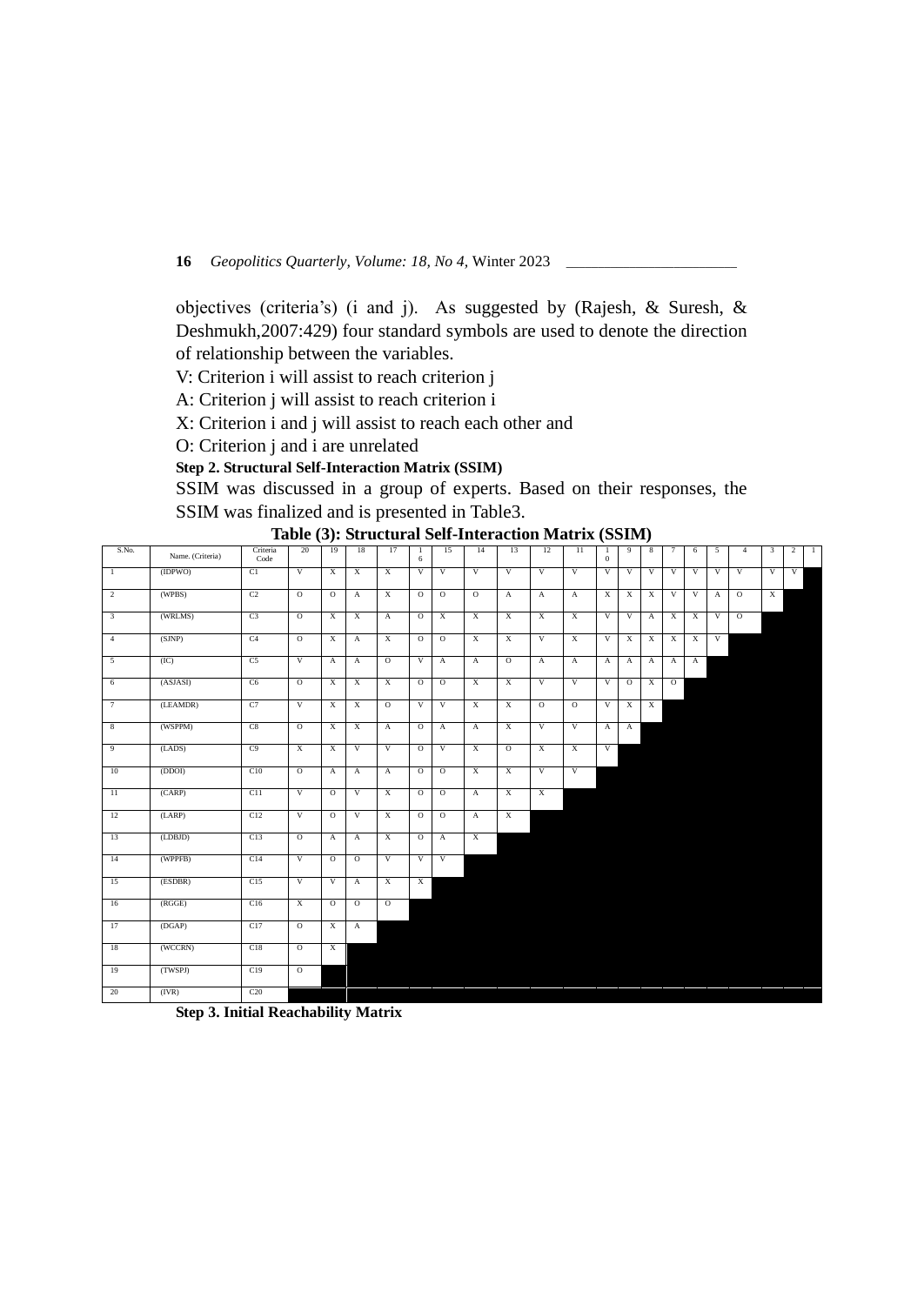The SSIM was converted into a binary matrix, called the initial reachability matrix as shown in Table 3 by substituting V, A, X and O with 1 and 0 as per the case. The substitution of 1s and 0s are as per the following rules:

- 1. If the [i, j] entry in the SSIM is V, the [i, j] entry in the reachability matrix becomes 1 and the [j, i] entry becomes 0.
- 2. If the [i, j] entry in the SSIM is A, the [i, j] entry in the reach ability matrix becomes 0 and the [j, i] entry becomes1.
- 3. If the [i, j] entry in the SSIM is X, the [i, j] entry in the reachability matrix becomes 1 and the [j, i] entry also becomes 1.
- 4. If the [i, j] entry in the SSIM is O, the [i, j] entry in the reachability matrix becomes 0 and the [j, i] entry Also becomes.

| Code           | C20                     | C19            | C18            | C17          | C16                     | C15                     | -- 1-1<br>C14  | C13            | C12                     | C11                     | C10            | C9             | C8                       | C7             | C6           | C <sub>5</sub> | C <sub>4</sub> | C <sub>3</sub> | C <sub>2</sub> | C1             |
|----------------|-------------------------|----------------|----------------|--------------|-------------------------|-------------------------|----------------|----------------|-------------------------|-------------------------|----------------|----------------|--------------------------|----------------|--------------|----------------|----------------|----------------|----------------|----------------|
| C1             | $\mathbf{1}$            | $\mathbf{1}$   | $\mathbf{1}$   | $\mathbf{1}$ | $\mathbf{1}$            | $\mathbf{1}$            | $\mathbf{1}$   | $\mathbf{1}$   | $\mathbf{1}$            | $\mathbf{1}$            | $\overline{1}$ | $\overline{1}$ | <sup>1</sup>             | -1             | $\mathbf{1}$ | $\mathbf{1}$   | $\overline{1}$ | $\overline{1}$ | $\mathbf{1}$   | $\overline{1}$ |
| C <sub>2</sub> | $\mathbf{0}$            | $\bf{0}$       | $\mathbf{0}$   | $\lambda$    | $\mathbf{0}$            | $\mathbf{0}$            | $\mathbf{0}$   | $\mathbf{0}$   | $\mathbf{0}$            | $\bf{0}$                | $\mathbf{1}$   | $\overline{1}$ | $\mathbf{1}$             | $\mathbf{1}$   | $\mathbf{1}$ | $\mathbf{0}$   | $\mathbf{0}$   | $\mathbf{1}$   | $\mathbf{1}$   | $\mathbf{0}$   |
| C <sub>3</sub> | $\bf{0}$                | $\mathbf{1}$   | $\mathbf{1}$   | $\mathbf{0}$ | $\bf{0}$                | $\mathbf{1}$            | $\mathbf{1}$   | $\mathbf{1}$   | <sup>1</sup>            | $\mathbf{1}$            | $\mathbf{1}$   | $\mathbf{1}$   | $\mathbf{0}$             | $\mathbf{1}$   | $\mathbf{1}$ | $\mathbf{1}$   | $\bf{0}$       | $\mathbf{1}$   | $\mathbf{1}$   | $\bf{0}$       |
| C4             | $\mathbf{0}$            | $\mathbf{1}$   | $\mathbf{0}$   | $\mathbf{1}$ | $\mathbf{0}$            | $\mathbf{0}$            | $\mathbf{1}$   | $\mathbf{1}$   | $\mathbf{1}$            | $\mathbf{1}$            | $\mathbf{1}$   | $\mathbf{1}$   | $\mathbf{1}$             | $\mathbf{1}$   | $\mathbf{1}$ | $\mathbf{1}$   | $\mathbf{1}$   | $\overline{0}$ | $\mathbf{0}$   | $\mathbf{0}$   |
| C <sub>5</sub> | $\overline{1}$          | $\overline{0}$ | $\overline{0}$ | $\mathbf{0}$ | $\overline{1}$          | $\overline{0}$          | $\mathbf{0}$   | $\mathbf{0}$   | $\overline{0}$          | $\overline{0}$          | $\mathbf{0}$   | $\mathbf{0}$   | $\mathbf{0}$             | $\overline{0}$ | $\mathbf{0}$ | $\overline{1}$ | $\mathbf{0}$   | $\overline{0}$ | $\mathbf{1}$   | $\overline{0}$ |
| C6             | $\overline{0}$          | $\overline{1}$ | $\mathbf{1}$   | $\mathbf{1}$ | $\overline{0}$          | $\overline{0}$          | $\overline{1}$ | $\overline{1}$ | $\overline{1}$          | $\overline{1}$          | $\overline{1}$ | $\overline{0}$ | $\overline{1}$           | $\overline{0}$ | $\mathbf{1}$ | $\mathbf{1}$   | $\overline{1}$ | $\overline{1}$ | $\mathbf{0}$   | $\overline{0}$ |
| C7             | $\mathbf{1}$            | $\mathbf{1}$   | $\mathbf{1}$   | $\mathbf{0}$ | $\mathbf{1}$            | $\mathbf{1}$            | $\mathbf{1}$   | $\mathbf{1}$   | $\mathbf{0}$            | $\bf{0}$                | $\mathbf{1}$   | $\mathbf{1}$   | $\mathbf{1}$             | $\mathbf{1}$   | $\mathbf{0}$ | $\mathbf{1}$   | $\mathbf{1}$   | $\mathbf{1}$   | $\bf{0}$       | $\bf{0}$       |
| C8             | $\overline{\mathbf{0}}$ | $\overline{1}$ | $\mathbf{1}$   | $\mathbf{0}$ | $\overline{\mathbf{0}}$ | $\overline{\mathbf{0}}$ | $\mathbf{0}$   | $\mathbf{1}$   | $\mathbf{1}$            | $\overline{1}$          | $\mathbf{0}$   | $\bf{0}$       | $\overline{1}$           | $\overline{1}$ | $\mathbf{1}$ | $\mathbf{1}$   | $\mathbf{1}$   | $\overline{1}$ | $\mathbf{1}$   | $\mathbf{0}$   |
| C9             | $\mathbf{1}$            | $\mathbf{1}$   | $\mathbf{1}$   | $\mathbf{1}$ | $\mathbf{0}$            | $\mathbf{1}$            | $\mathbf{1}$   | $\mathbf{0}$   | $\mathbf{1}$            | $\mathbf{1}$            | $\mathbf{1}$   | $\mathbf{1}$   | <sup>1</sup>             | $\mathbf{1}$   | $\mathbf{0}$ | $\mathbf{1}$   | $\mathbf{1}$   | $\bf{0}$       | $\mathbf{1}$   | $\mathbf{0}$   |
| C10            | $\mathbf{0}$            | $\mathbf{0}$   | $\mathbf{0}$   | $\mathbf{0}$ | $\mathbf{0}$            | $\mathbf{0}$            | $\mathbf{1}$   | $\overline{1}$ | $\mathbf{1}$            | $\mathbf{1}$            | $\lambda$      | $\mathbf{0}$   | $\mathbf{1}$             | $\mathbf{0}$   | $\mathbf{0}$ | $\mathbf{1}$   | $\mathbf{0}$   | $\mathbf{0}$   | $\mathbf{1}$   | $\mathbf{0}$   |
| C11            | $\mathbf{1}$            | $\mathbf{0}$   | $\mathbf{1}$   | $\mathbf{1}$ | $\theta$                | $\mathbf{0}$            | $\mathbf{0}$   | $\mathbf{1}$   | $\mathbf{1}$            | $\mathbf{1}$            | $\mathbf{0}$   | $\mathbf{1}$   | $\bf{0}$                 | $\bf{0}$       | $\mathbf{0}$ | $\mathbf{1}$   | $\mathbf{1}$   | $\mathbf{1}$   | $\mathbf{1}$   | $\mathbf{0}$   |
| C12            | $\mathbf{1}$            | $\mathbf{0}$   | $\mathbf{1}$   | $\mathbf{1}$ | $\mathbf{0}$            | $\mathbf{0}$            | $\bf{0}$       | $\mathbf{1}$   | $\mathbf{1}$            | $\mathbf{1}$            | $\bf{0}$       | $\mathbf{1}$   | $\bf{0}$                 | $\mathbf{0}$   | $\mathbf{0}$ | $\mathbf{1}$   | $\bf{0}$       | $\mathbf{1}$   | $\mathbf{1}$   | $\mathbf{0}$   |
| C13            | $\bf{0}$                | $\mathbf{0}$   | $\mathbf{0}$   | $\lambda$    | $\theta$                | $\mathbf{0}$            | $\mathbf{1}$   | $\overline{1}$ | $\mathbf{1}$            | $\mathbf{1}$            | $\mathbf{1}$   | $\bf{0}$       | $\mathbf{1}$             | $\mathbf{1}$   | $\mathbf{1}$ | $\mathbf{0}$   | $\mathbf{1}$   | $\mathbf{1}$   | $\mathbf{1}$   | $\mathbf{0}$   |
| C14            | $\overline{1}$          | $\overline{0}$ | $\overline{0}$ | $\mathbf{1}$ | $\overline{1}$          | $\overline{1}$          | $\overline{1}$ | $\overline{1}$ | $\overline{1}$          | $\overline{1}$          | $\overline{1}$ | $\overline{1}$ | $\overline{1}$           | $\overline{1}$ | $\mathbf{1}$ | $\mathbf{1}$   | $\overline{1}$ | $\overline{1}$ | $\mathbf{0}$   | $\overline{0}$ |
| C15            | $\overline{1}$          | $\overline{1}$ | $\mathbf{0}$   | $\mathbf{1}$ | $\overline{1}$          | $\overline{1}$          | $\overline{0}$ | $\lambda$      | $\overline{0}$          | $\overline{\mathbf{0}}$ | $\mathbf{0}$   | $\mathbf{0}$   | $\overline{\phantom{0}}$ | $\overline{0}$ | $\mathbf{0}$ | $\mathbf{1}$   | $\overline{1}$ | $\overline{1}$ | $\mathbf{0}$   | $\mathbf{0}$   |
| C16            | $\mathbf{1}$            | $\mathbf{0}$   | $\mathbf{0}$   | $\mathbf{0}$ | $\mathbf{1}$            | $\mathbf{1}$            | $\mathbf{0}$   | $\bf{0}$       | $\mathbf{0}$            | $\bf{0}$                | $\bf{0}$       | $\mathbf{0}$   | $\mathbf{0}$             | $\bf{0}$       | $\mathbf{0}$ | $\mathbf{0}$   | $\mathbf{0}$   | $\mathbf{0}$   | $\mathbf{0}$   | $\mathbf{0}$   |
| C17            | $\overline{\mathbf{0}}$ | $\mathbf{1}$   | $\mathbf{0}$   | $\mathbf{1}$ | $\overline{\mathbf{0}}$ | $\overline{1}$          | $\mathbf{0}$   | $\mathbf{1}$   | $\mathbf{1}$            | $\mathbf{1}$            | $\mathbf{1}$   | $\bf{0}$       | $\overline{1}$           | $\bf{0}$       | $\mathbf{1}$ | $\bf{0}$       | $\mathbf{1}$   | $\mathbf{1}$   | $\mathbf{1}$   | $\mathbf{1}$   |
| C18            | $\overline{\mathbf{0}}$ | $\overline{1}$ | $\mathbf{1}$   | $\mathbf{1}$ | $\overline{\mathbf{0}}$ | $\overline{1}$          | $\mathbf{0}$   | $\mathbf{1}$   | $\overline{\mathbf{0}}$ | $\overline{\mathbf{0}}$ | $\overline{1}$ | $\bf{0}$       | $\overline{1}$           | $\overline{1}$ | $\mathbf{1}$ | $\mathbf{1}$   | <sup>1</sup>   | $\overline{1}$ | $\mathbf{1}$   | $\overline{1}$ |
| C19            | $\bf{0}$                | $\overline{1}$ | $\mathbf{1}$   | $\mathbf{1}$ | $\overline{0}$          | $\mathbf{0}$            | $\mathbf{0}$   | $\overline{1}$ | $\mathbf{0}$            | $\mathbf{0}$            | $\overline{1}$ | $\overline{1}$ | $\overline{1}$           | $\overline{1}$ | $\mathbf{1}$ | $\mathbf{1}$   | $\overline{1}$ | $\overline{1}$ | $\mathbf{0}$   | $\overline{1}$ |
| C20            | $\mathbf{1}$            | $\bf{0}$       | $\bf{0}$       | $\bf{0}$     | $\mathbf{1}$            | $\mathbf{0}$            | $\mathbf{0}$   | $\bf{0}$       | $\bf{0}$                | $\bf{0}$                | $\mathbf{0}$   | $\mathbf{1}$   | $\bf{0}$                 | $\bf{0}$       | $\bf{0}$     | $\mathbf{0}$   | $\bf{0}$       | $\bf{0}$       | $\bf{0}$       | $\bf{0}$       |

**Table (4): Initial Reachability Matrix**

**Step 4. Final Reachability Matrix**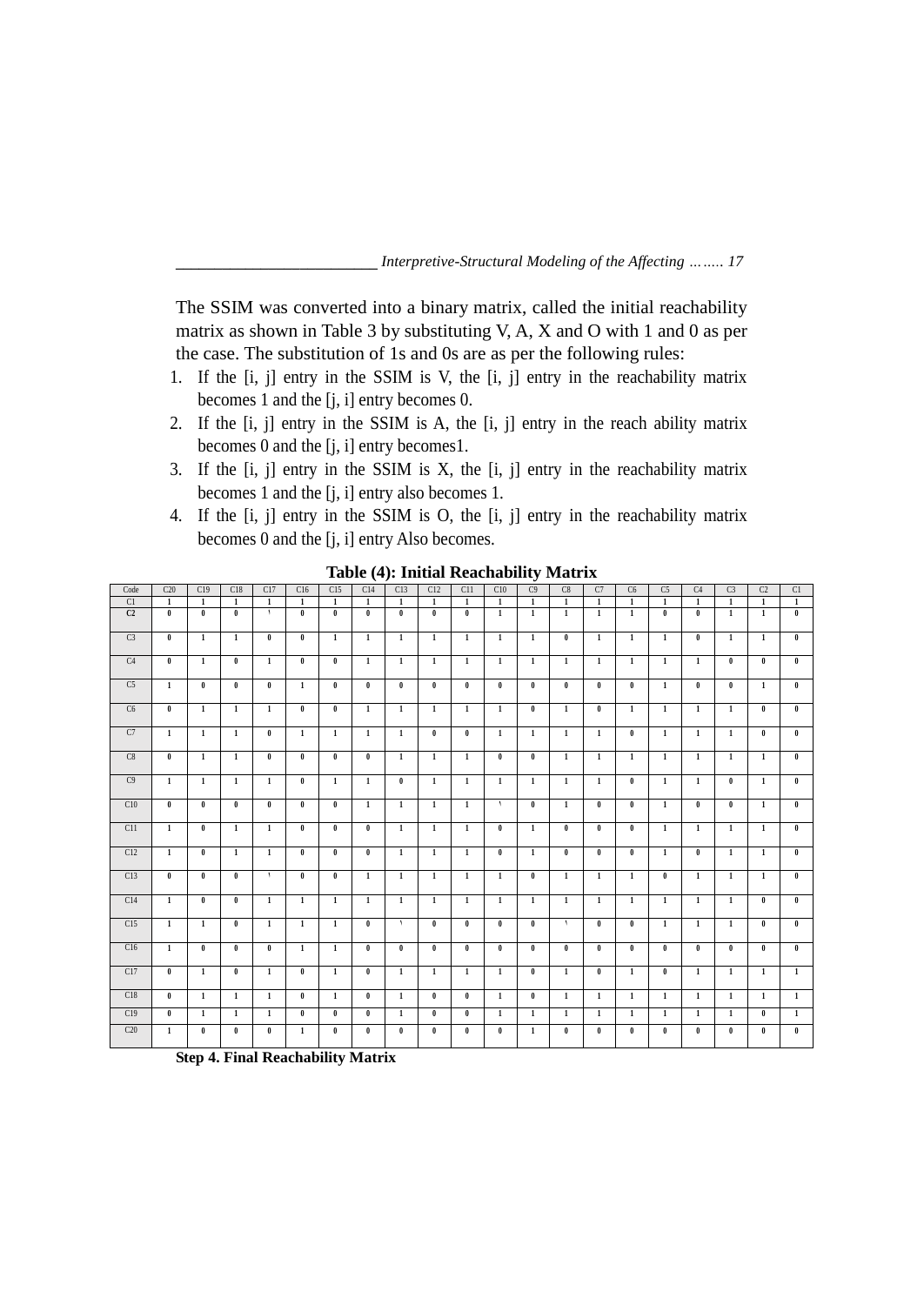After the Initial reachability matrix is formed the factors affecting spatial injustice by incorporating the transferability of variables, the final reachability matrix is formed to fit the primary access matrix. So if (i, j) are related to each other and  $(i, k)$  are the same way, then  $(i, k)$  are related to each other.

A conical matrix can be developed by clubbing together objectives (criteria's) at the same level, across the rows and columns of the reachability matrix, as shown in Table 5. The driver power of a barrier is derived by summing the number of ones in the rows, and the dependence power is derived by summing up the number of ones in the columns.

| Driving Power | C <sub>2</sub><br>$\bf{0}$ | C1<br>9        | C1<br>$\bf{8}$ | C1<br>$\overline{7}$ | C16            | C15            | C14            | C13      | C12            | C11            | C10      | C9             | C8             | C7             | C6             | C <sub>5</sub> | C <sub>4</sub> | C <sub>3</sub> | C <sub>2</sub> | C1           | J                   |
|---------------|----------------------------|----------------|----------------|----------------------|----------------|----------------|----------------|----------|----------------|----------------|----------|----------------|----------------|----------------|----------------|----------------|----------------|----------------|----------------|--------------|---------------------|
| 20            | -1                         | $\mathbf{1}$   | $\mathbf{1}$   | 1                    | 1              | 1              | 1              | -1       | 1              | -1             | 1        | 1              |                | 1              | 1              | 1              |                | -1             |                | 1            | C <sub>1</sub>      |
| 8             | $\Omega$                   | $\overline{0}$ | $\Omega$       |                      | $\theta$       | $\Omega$       | $\Omega$       | $\Omega$ | $\Omega$       | $\Omega$       |          |                |                |                |                | $\theta$       | $\Omega$       |                |                | $\Omega$     | C <sub>2</sub>      |
| 14            | $\overline{0}$             |                |                | $\overline{0}$       | $\overline{0}$ |                |                |          |                |                |          |                | $\mathbf{0}$   |                |                |                | $\overline{0}$ |                |                | $\theta$     | C <sub>3</sub>      |
| 13            | $\Omega$                   | $\mathbf{1}$   | $\overline{0}$ |                      | $\overline{0}$ | $\Omega$       |                |          |                |                |          |                |                |                |                |                |                | $\Omega$       | $\Omega$       | $\Omega$     | C <sub>4</sub>      |
| 4             | $\mathbf{1}$               | $\overline{0}$ | $\Omega$       | $\overline{0}$       | 1              | $\overline{0}$ | $\overline{0}$ | $\Omega$ | $\overline{0}$ | $\mathbf{0}$   | $\Omega$ | $\Omega$       | $\overline{0}$ | $\Omega$       | $\Omega$       |                | $\Omega$       | $\overline{0}$ |                | $\mathbf{0}$ | C <sub>5</sub>      |
| 13            | $\Omega$                   | 1              |                |                      | $\theta$       | $\Omega$       | 1              |          |                |                |          | $\overline{0}$ |                | $\Omega$       |                |                |                |                | $\Omega$       | $\mathbf{0}$ | C <sub>6</sub>      |
| 14            | 1                          | 1              |                | $\Omega$             | 1              | 1              | 1              |          | $\overline{0}$ | $\mathbf{0}$   |          |                |                |                | $\Omega$       |                |                |                | $\Omega$       | $\mathbf{0}$ | C7                  |
| 12            | $\overline{0}$             |                |                | $\overline{0}$       | $\overline{0}$ | $\overline{0}$ | $\overline{0}$ |          |                |                | $\Omega$ | $\mathbf{0}$   |                |                |                |                |                |                |                | $\mathbf{0}$ | C8                  |
| 15            | -1                         |                |                |                      | $\overline{0}$ |                |                | $\Omega$ |                |                |          |                |                |                | $\Omega$       |                |                | $\Omega$       |                | $\Omega$     | C9                  |
| 8             | $\overline{0}$             | $\mathbf{0}$   | $\overline{0}$ | $\overline{0}$       | $\mathbf{0}$   | $\overline{0}$ |                |          |                |                |          | $\mathbf{0}$   |                | $\Omega$       | $\Omega$       |                | $\overline{0}$ | $\overline{0}$ |                | $\mathbf{0}$ | C10                 |
| 11            | 1                          | $\overline{0}$ |                |                      | $\overline{0}$ | $\overline{0}$ | $\overline{0}$ |          |                |                | $\Omega$ |                | $\Omega$       | $\Omega$       | $\Omega$       |                |                |                |                | $\Omega$     | C11                 |
| 10            | 1                          | $\overline{0}$ |                |                      | $\Omega$       | $\Omega$       | $\overline{0}$ |          |                |                | $\theta$ |                | $\overline{0}$ | $\overline{0}$ | $\Omega$       |                | $\Omega$       |                |                | $\theta$     | C12                 |
| 12            | $\Omega$                   | $\overline{0}$ | $\Omega$       |                      | $\overline{0}$ | $\Omega$       |                |          |                |                |          | $\mathbf{0}$   |                |                |                | $\overline{0}$ |                |                |                | $\Omega$     | C13                 |
| 16            | 1                          | $\mathbf{0}$   | $\overline{0}$ |                      | 1              |                |                |          |                |                |          |                |                |                |                |                |                |                | $\Omega$       | $\mathbf{0}$ | C14                 |
| 9             | $\mathbf{1}$               | $\mathbf{1}$   | $\Omega$       |                      | $\mathbf{1}$   |                | $\Omega$       |          | $\overline{0}$ | $\Omega$       | $\Omega$ | $\Omega$       |                | $\Omega$       | $\Omega$       |                | $\Omega$       |                | $\Omega$       | $\Omega$     | C15                 |
| 3             |                            | $\overline{0}$ | $\Omega$       | $\overline{0}$       |                |                | $\mathbf{0}$   | $\Omega$ | $\overline{0}$ | $\mathbf{0}$   | $\Omega$ | $\Omega$       | $\theta$       | $\overline{0}$ | $\Omega$       | $\overline{0}$ | $\theta$       | $\overline{0}$ | $\Omega$       | $\mathbf{0}$ | C16                 |
| 13            | $\overline{0}$             |                | $\overline{0}$ |                      | $\mathbf{0}$   |                | $\overline{0}$ |          |                |                |          | $\mathbf{0}$   |                | $\Omega$       |                | $\Omega$       |                |                |                |              | C17                 |
| 14            | $\overline{0}$             |                |                |                      | $\mathbf{0}$   |                | $\overline{0}$ |          | $\overline{0}$ | $\mathbf{0}$   |          | $\mathbf{0}$   |                |                |                |                |                |                |                |              | C18                 |
| 13            | $\theta$                   | $\mathbf{1}$   |                |                      | $\Omega$       | $\Omega$       | $\Omega$       |          | $\Omega$       | $\Omega$       |          |                |                |                |                |                |                |                | $\Omega$       | -1           | C19                 |
| 3             | 1                          | $\overline{0}$ | $\Omega$       | $\overline{0}$       | 1              | $\overline{0}$ | $\overline{0}$ | $\Omega$ | $\overline{0}$ | $\overline{0}$ | $\Omega$ | 1              | $\overline{0}$ | $\Omega$       | $\overline{0}$ | $\Omega$       | $\Omega$       | $\Omega$       | $\Omega$       | $\Omega$     | C <sub>20</sub>     |
|               | 10                         | 11             | 10             | 13                   | 7              | 9              | 9              | 15       | 12             | 12             | 13       | 11             | 14             | 11             | 11             | 15             | 12             | 14             | 12             | 4            | Dependence<br>Power |

## **Table (5): Final Reachability Matrix**

According to Table 5, based on Driving Power, 20 identified criteria's of Iran's spatial injustice are listed. The results show that inequality in the distribution of power, wealth and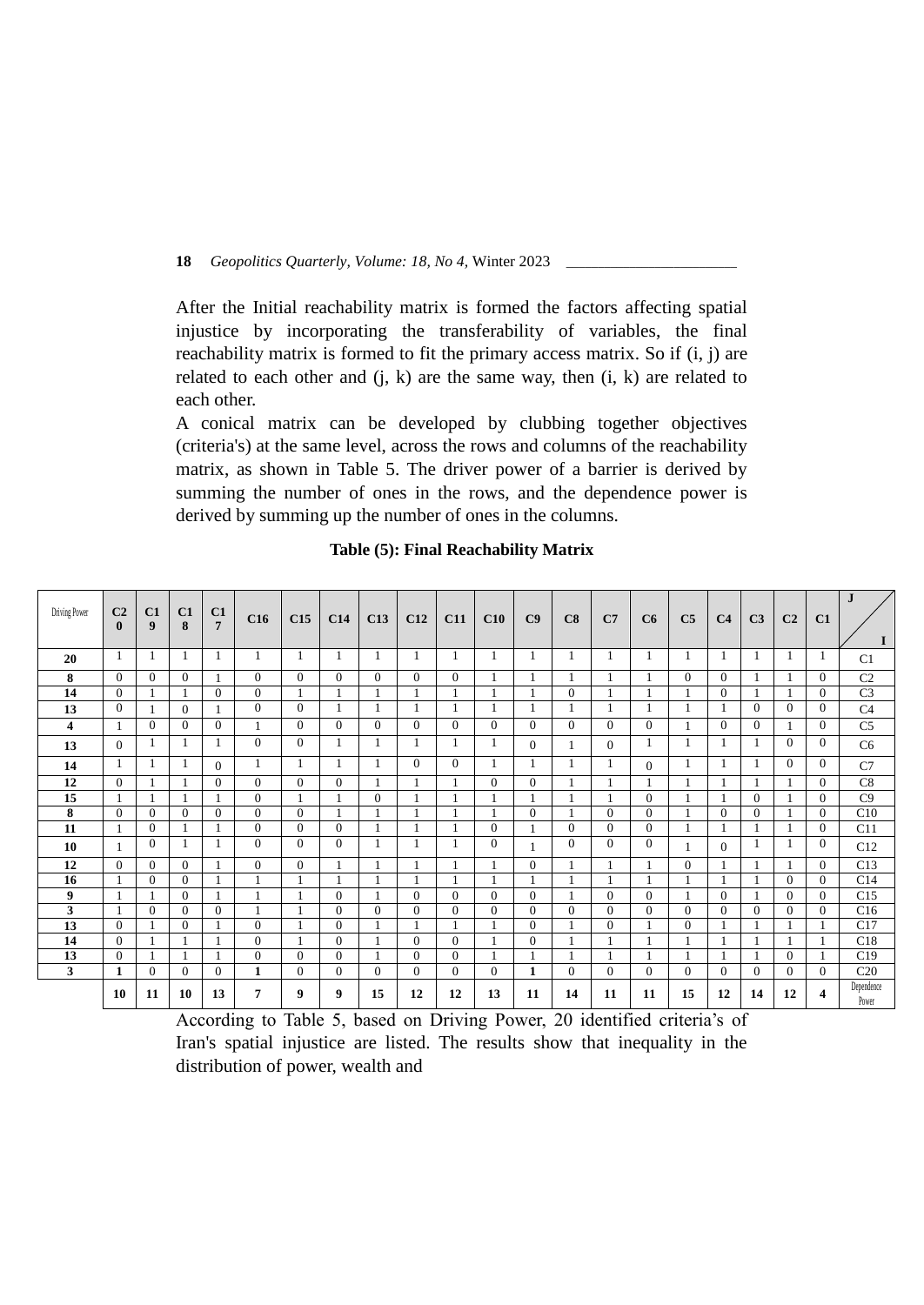Opportunities, with the amount 20 of Driving Power, have the most influence and Imbalanced vital resources with the amount 3 of Driving Power, have the least influence.

# **Step 5. Classification of Iran's Spatial Injustice Criteria's**

The final reachability matrix must Be Categorized in different levels. To determine the level of criteria's in the final model, each of the three Collection of output, input and common is formed. In the first index table or variables whose output and input set share is the same, in the hierarchy process, they are considered as a common set, so that these variables are not effective in

creating any other variables. Those variables are excluded from the list of other variables after identifying the highest level. These repeats continue until the level of all variables is specified.

In this study, 20 levels of variables were obtained in 3 tables, with the final result they are summarized in Table 6.

| level         | Code            | Name. of Objective (Criteria)                                                                        |
|---------------|-----------------|------------------------------------------------------------------------------------------------------|
|               | C5              | Institutionalized centralism $(IC)$                                                                  |
|               | C8              | Weak spatial perception of policymakers (WSPPM)                                                      |
|               | C9              | Lack of attention to documents supporting balanced development and deprivation(LADS)                 |
|               | C15             | Emphasis on security in development in border regions ( <b>ESDBR</b> )                               |
|               | C16             | Regional and global geopolitical environment (RGGE)                                                  |
|               | C17             | Dominance of growth-based approach in previous states and lack of attention to spatial justice(DGAP) |
|               | C <sub>20</sub> | Imbalanced vital resources (IVR)                                                                     |
| $\mathcal{D}$ | C <sub>2</sub>  | Weakness in the planning and budgeting systems (WPBS)                                                |
|               | C <sub>3</sub>  | Weakness in the regional and local management systems (WRLMS)                                        |
|               | C <sub>4</sub>  | Spatial justice is not getting a public claim(SJNP)                                                  |
|               | C <sub>6</sub>  | Ambiguity in the importance of spatial justice in the administrative system of Iran(ASJASI)          |
|               | C7              | Lack of experience of administrative managers in deprived regions (LEAMDR)                           |
|               | C10             | State dependence on oil income and imbalanced development (DDOI)                                     |
|               | C11             | Conceptual ambiguities in regional and local planning (CARP)                                         |
|               | C12             | Legal ambiguities in regional planning (LARP)                                                        |
|               | C13             | Lack of discourse about balanced and just development (LDBJD)                                        |
|               | C14             | Weakness in public participation to further balance development plans (WPPFB)                        |
|               | C18             | Weakness in the collection of comprehensive regional and national data (WCCRN)                       |
| 3             | C1              | Inequality in the distribution of power, wealth and opportunities (IDPWO)                            |
|               | C19             | Theoretical weakness about spatial justice domain of knowledge(TWSPJ)                                |

**Table (6): Level of Objective Criteria**

Based on table 6, Factors affecting spatial injustice in Iran can be classified into 3 levels, In the ISM graph, the interactions and impacts between the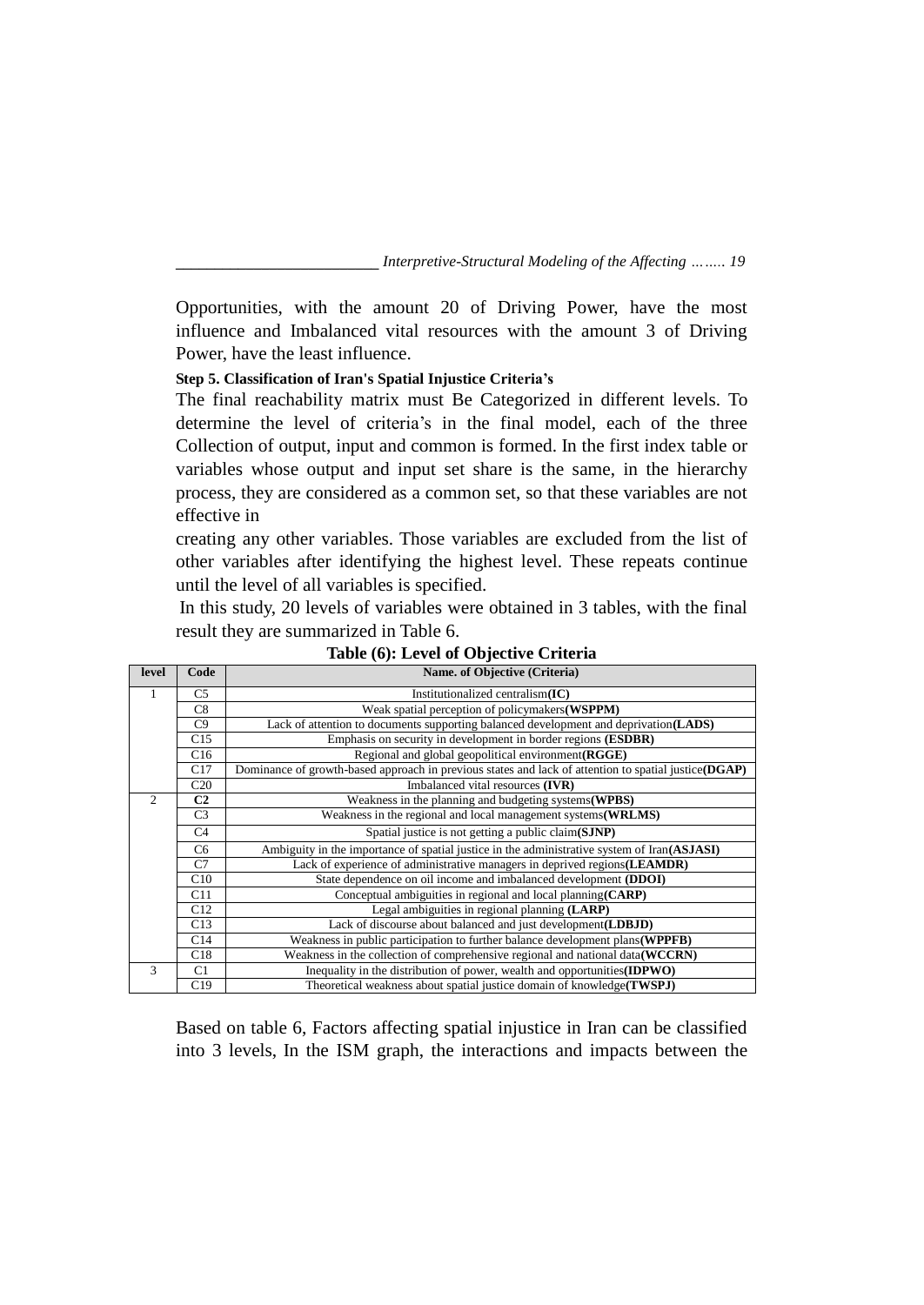criteria and the relationship between the criteria at different levels are evident.

**Figure (4): Designing a Model ISM Factors Affecting on Spatial Injustice in Iran**



#### **4-3. MICMAC Analyses**

It is called the Matrice d'Impacts Croisés Multiplication Appliquée á un Classement (cross-impact matrix multiplication applied to classification) is abbreviated as MICMAC. The MICMAC principle is based on the multiplication properties of matrices**.** This is done to identify the key objective criteria that drive the system. Subsequently, the driver and dependence are shown in table.7 and Figure.5.

**Table (7): Driving and Dependence Power of Objectives**

| $\bullet$ .<br>criteria's | $\sim$<br><b>STATES</b> | $\sim$ |     |            | $\sim$ | C.T. | en en<br>ೂ | C9 | C10 | C11                                   | C12 | C13 | C14<br>w | 63.5<br>UB. | C16 | C <sub>17</sub> | C18 | C19 | C20 |
|---------------------------|-------------------------|--------|-----|------------|--------|------|------------|----|-----|---------------------------------------|-----|-----|----------|-------------|-----|-----------------|-----|-----|-----|
| <b>Driving Power</b>      | 20                      |        |     | -11<br>-15 |        |      | <br>-14    |    |     | $\mathbf{H}$                          | 10  |     | 16       |             |     | --              | 14  |     |     |
| Dependence Power          |                         | -      | -45 | 12         | <br>   |      | -14        |    | --  | $\mathbf{1}^{\prime}$<br>$\mathbf{1}$ | 12  | 12  | 10       |             |     | -               | 10  | л.  | 10  |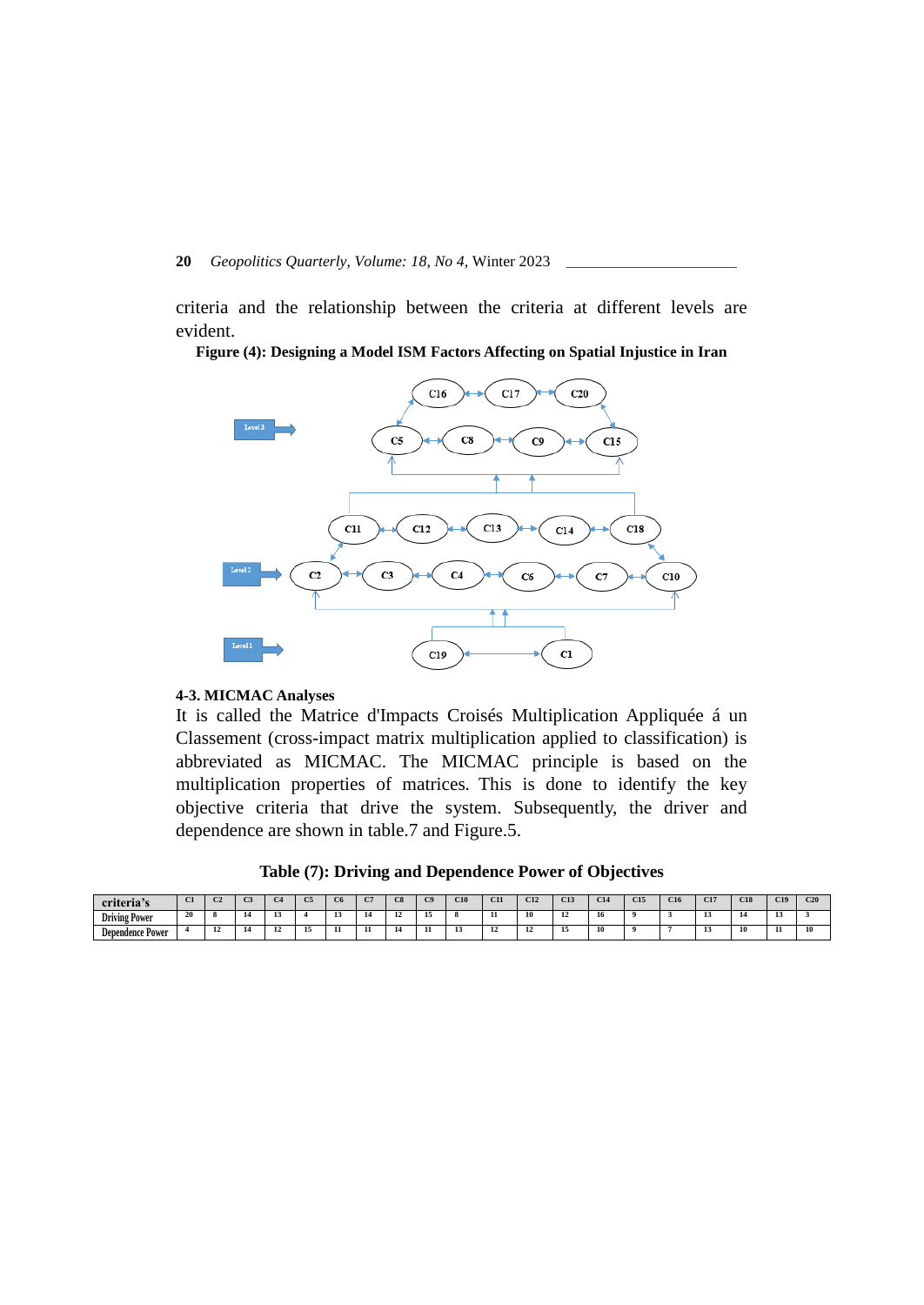| 20 |    |   | c1 |   |   |                |                                                           |                            |     |                |                |     |    |                |                                        |  |                                                                       |                                                                                |
|----|----|---|----|---|---|----------------|-----------------------------------------------------------|----------------------------|-----|----------------|----------------|-----|----|----------------|----------------------------------------|--|-----------------------------------------------------------------------|--------------------------------------------------------------------------------|
| 19 |    |   |    |   |   |                |                                                           |                            |     |                |                |     |    |                |                                        |  |                                                                       |                                                                                |
| 18 |    |   |    |   |   |                |                                                           |                            |     |                |                |     |    |                |                                        |  |                                                                       |                                                                                |
| 17 |    |   |    |   |   |                |                                                           |                            |     |                |                |     |    |                |                                        |  |                                                                       |                                                                                |
| 16 |    |   |    |   |   |                |                                                           |                            | c14 |                |                |     |    |                |                                        |  |                                                                       |                                                                                |
| 15 |    |   |    |   |   |                |                                                           |                            |     | c <sub>9</sub> |                |     |    |                |                                        |  |                                                                       |                                                                                |
| 14 |    |   |    |   |   |                |                                                           |                            | c18 | c7             |                |     | c3 |                |                                        |  |                                                                       |                                                                                |
| 13 |    |   |    |   |   |                |                                                           |                            |     | c19&c6         | C <sub>4</sub> | c17 |    |                |                                        |  |                                                                       |                                                                                |
| 12 |    |   |    |   |   |                |                                                           |                            |     |                |                |     | c8 | c13            |                                        |  |                                                                       |                                                                                |
| 11 |    |   |    |   |   |                |                                                           |                            |     |                | c11            |     |    |                |                                        |  |                                                                       |                                                                                |
|    |    |   |    |   |   |                |                                                           |                            |     |                |                |     |    |                |                                        |  |                                                                       |                                                                                |
| 9  |    |   |    |   |   |                |                                                           | c15                        |     |                |                |     |    |                |                                        |  |                                                                       |                                                                                |
| 8  |    |   |    |   |   |                |                                                           |                            |     |                | c2             | C10 |    |                |                                        |  |                                                                       |                                                                                |
| 7  |    |   |    |   |   |                |                                                           |                            |     |                |                |     |    |                |                                        |  |                                                                       |                                                                                |
| 6  |    |   |    |   |   |                |                                                           |                            |     |                |                |     |    |                |                                        |  |                                                                       |                                                                                |
| 5  |    |   |    |   |   |                |                                                           |                            |     |                |                |     |    |                |                                        |  |                                                                       |                                                                                |
| 4  |    |   |    |   |   |                |                                                           |                            |     |                |                |     |    | c <sub>5</sub> |                                        |  |                                                                       |                                                                                |
| 3  |    |   |    |   |   | c16            |                                                           |                            | c20 |                |                |     |    |                |                                        |  |                                                                       |                                                                                |
| 2  |    |   |    |   |   |                |                                                           |                            |     |                |                |     |    |                |                                        |  |                                                                       |                                                                                |
|    | 2  | 3 | 4  | 5 | 6 | $\overline{7}$ | 8                                                         | 9                          | 10  |                |                |     |    |                |                                        |  | 19                                                                    | 20                                                                             |
|    | 10 |   |    |   |   |                | <b>Cluster IV</b><br><b>Driving Variable</b><br>Cluster 1 | <b>Autonomous Variable</b> |     |                |                | c12 |    |                | (Driving and Dependence Power Diagram) |  | <del>Cluster II</del><br>13<br>17<br>11<br>12<br>15<br>18<br>14<br>16 | <del>Cluster III</del><br><b>Linkage Variable</b><br><b>Dependent Variable</b> |

Dri

 $P<sub>C</sub>$ 

| Figure (5): The Cluster of Objectives (Criteria's) of Affecting Spatial Injustice in Iran |
|-------------------------------------------------------------------------------------------|
| (Driving and Dependence Power Diagram)                                                    |

Dependence Power

Based on their driver and dependence power, the objectives (criteria's) in this case, have been classified into four categories as follows:

**1. Autonomous objectives (criteria):** These objective criteria's have weak driver power and weak dependence. They are relatively disconnected from the system; with which they have few strong links. In the present case, objectives (criteria's) C16, C15, and C20 are in the category of Autonomous objectives (criteria's).

**2. Dependent objectives (criteria):** This category includes those objective criteria which have weak driver power but strong dependence power. In the present case, objectives (criteria's) C2, C5, C10, and C12 are in the category of dependent objectives (criteria's).

**3. Linkage objectives (criteria):** These have strong driver power as well as strong dependence power. They are also unstable. Any action on them affects others and also a feedback effect on themselves. In this category, objectives (criteria's) C3, C4, C6, C7, C8, C9, C11, C13, and C19 are in the category of Linkage objectives (criteria's).

**4. Driver objectives (criteria):** These have strong driver power but weak dependence power. It is generally observed that an objective criterion's with very strong driver power, called a '**key objective criteria's'**. In the present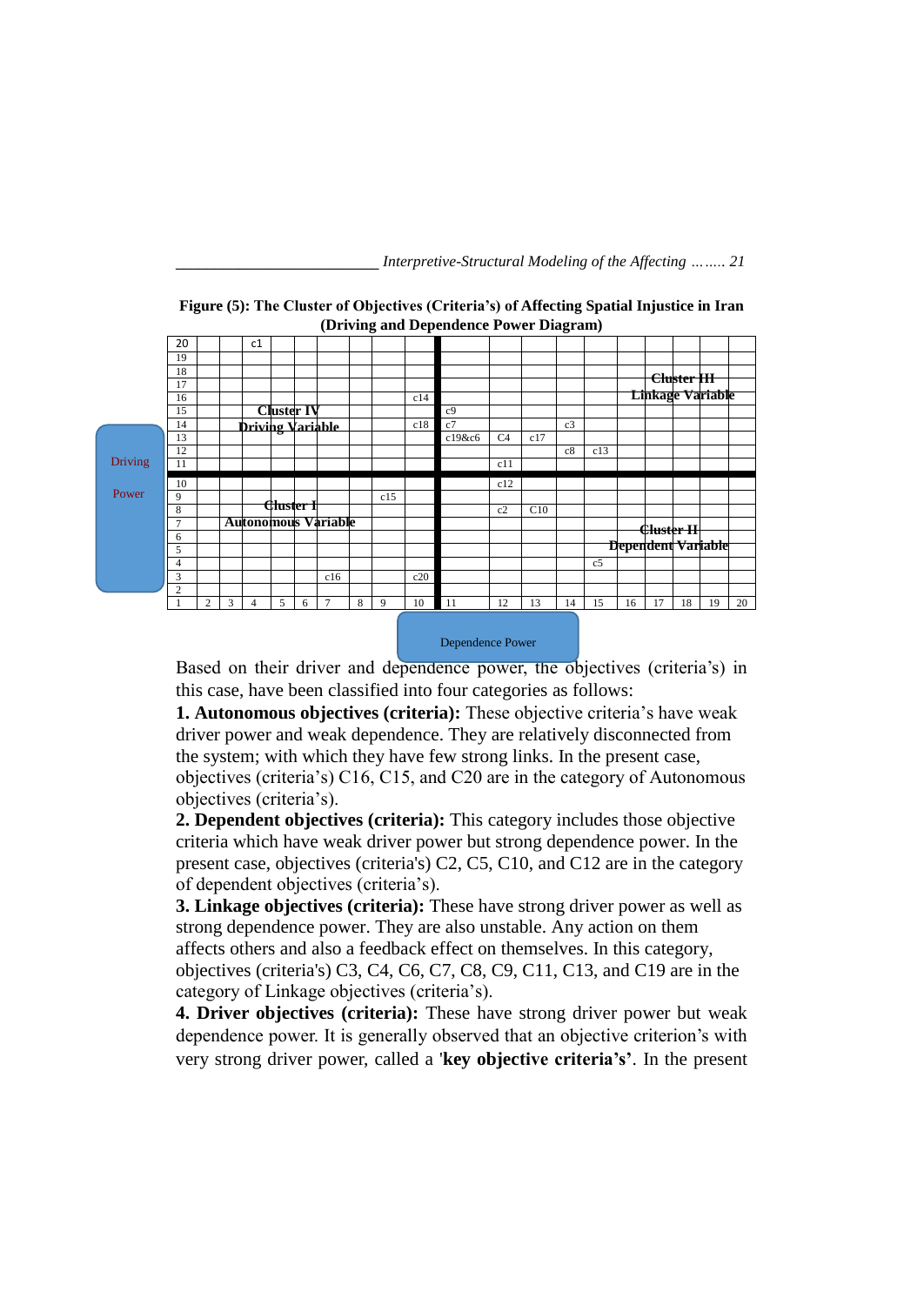case, objectives (criteria's) C1, C14, and C18 are in the category of driver objectives (criteria's).

# **5.Conclusion**

Understanding spatial injustice in Iran requires identifying keys and influential indicators and their relationships. This article provides new insight into the nature of spatial injustice in Iran and outlines priorities for decision-making.

In terms of Driving Power, the results show that (the extent to which each factor influences other factors), both Inequality in the distribution of power, wealth and opportunities and Theoretical weakness about the spatial justice domain of knowledge have the highest influence over the creation of Iran's spatial injustice. Any action to achieve spatial justice must consider the role and position of these factors. In contrast, the weakness of Imbalanced vital resources has the least impact on Iran's spatial injustice.

Based on Mic-Mac analyses this research shows that criteria such as Weakness in the planning and budgeting systems, Institutionalized centralism, Legal ambiguities in regional planning and Weakness in the collection of comprehensive regional and national data the most influenced by other factors and systematically classified in the set of Dependent objectives. In other words, many factors are involved in the creation and promotion of these variables and they are less able to change and the impact on the underlying spatial justice in Iran.

More details about this analysis show that criteria such as Emphasis on security in development in border regions, Imbalanced vital resources and Regional and global geopolitical environment, in the group are Autonomous Objects, which have weak influence and dependency. These variables are relatively unrelated variables of the system and have low influence and dependence.

In these research linkage objectives are as follow, Weakness in the regional and local management systems, spatial justice has not been got a public claim, Ambiguity in the importance of spatial justice in the administrative system of Iran, Weak spatial perception of policymakers, Lack of attention to documents supporting balanced development and deprivation, Dominance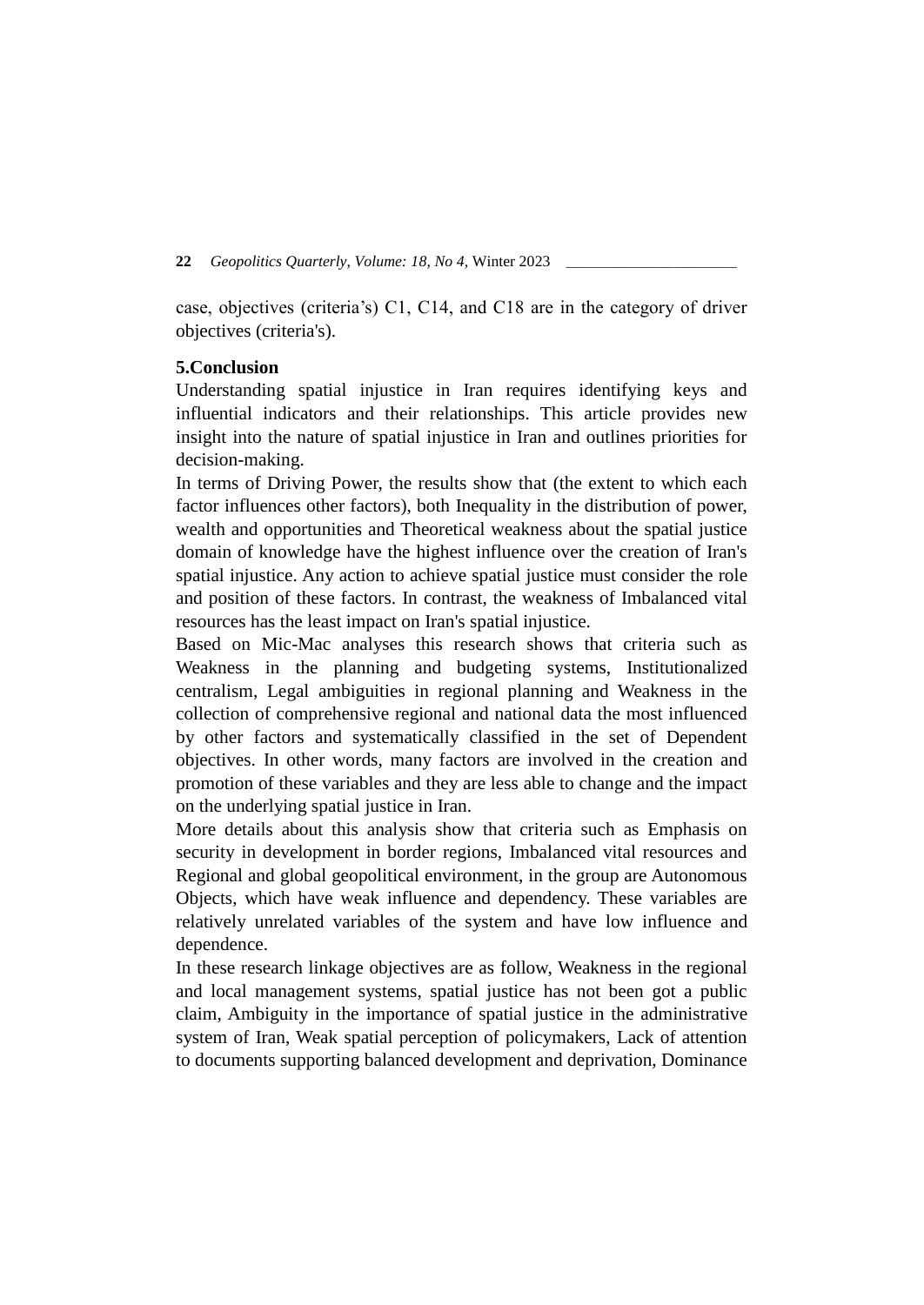of growth-based approach in previous states and lack of attention to spatial justice, Lack of experience of administrative managers in deprived regions, State dependence on oil income and imbalanced development, Conceptual ambiguities in regional and local planning, Lack of discourse about balanced and just development.

Linkage objectives have high influence and dependence. Any action on these variables causes the other variables to change.

After all, of the criteria such as Inequality in the distribution of power, wealth and opportunities, Weakness in public participation to further balance development plans and Theoretical weakness about the spatial justice domain of knowledge in the group are Driver objectives or key criteria's. These objectives have a great impact on spatial injustice in Iran that have high influence and less dependence.

# **6.Acknowledgment**

The authors would appreciate Tarbiat Modares University for financial and spiritual supports and all the people who cooperated with us in writing and editing for this research.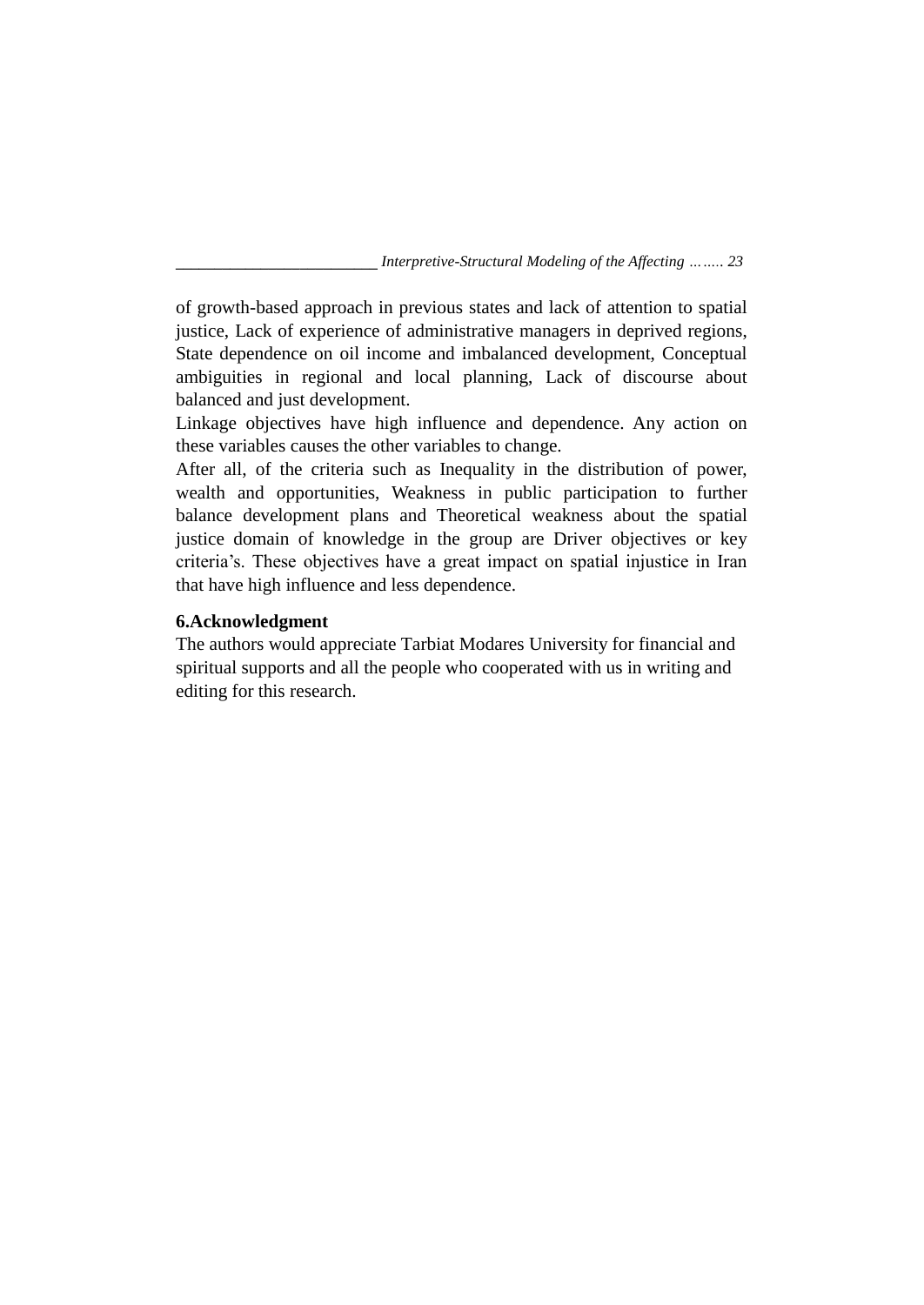#### **References**

- 1. Attri, R.; Dev, N.; Sharma, V. (2013). Interpretive Structural Modelling (ISM) approach: An Overview, Research Journal of Management Sciences Vol. 2(2), 3-8, February.
- 2. Chellappan, C.; Natarajan, M. (2010). Fuzzy rule-based model for the perishable collection-production-inventory system. International Journal of Management Science and Engineering Management, 6(3):183–190.
- 3. Dadashpoor, H.; Alvandipoor, N (2016). Spatial Justice in Urban Scale in Iran; Meta- Study of Selected Articles' Theoretical Famework. Honar-Ha-Ye-Ziba: Memary Va Shahrsazi, 21(3), 67-80. doi: 10.22059/jfaup.2016. 61103. **[In Persian]**
- 4. David, W.M. (1975). "An Introduction to the Application of Interpretive Structural Modelling". Proceedings of the IEEE, Vol. 63, No. 3, pp. 397-404.
- 5. Dikeç, M. (2001). Justice and the Spatial Imagination. Environment and Planning A: Economy and Space, 33(10), 1785–1805. [https://doi.org/10.](https://doi.org/10)10 68/ a3467.
- 6. Dufaux F. (2008). Birth announcement, justice spatial/spatial justice, www.jssj.org.
- 7. Fainstein S. (2000). New directions in planning theory, Urban Affairs Review, Vol. 35, pp. 1-44.
- 8. Fran, T; Greasley, S; McGlynn, C; Reiser, M (2010). Book Reviews, Local Government Studies, 36:4, 587-593, DOI: 10.1080/03003930.2010.494114.
- 9. Hafeznia, M.; Ghaderi Hajat, M.; Ahmadipor, Z.; Eftekhari, R.; Gohari, M. (2015). Designing a Pattern of Measuring Spatial Justice: Case Study of Iran. Spatial Planning Journal, Vol. 19, No. **[In Persian]**
- 10.Hafeznia, M.; Ghaderi Hajat, M. (2016). Conceptualization of Spatial Justice in Political Geography, Geopolitics Quarterly, Vol. 11, No. 4.
- 11.Harvey, D (1973). Social Justice and the City, London, Edward Arnold.
- 12.Javan J; Abodollahi A. (2008). Spatial justice in dual-urban areas, Geopolitical explanation of Inequality patterns in the Mashhad metropolitan fringe, Geopolitics Quarterly, Vol. 2, pp. 131-156. **[In Persian]**
- 13.Lawshe, CH. (1975). A quantitative approach to content validity. Personnel Psychology, 1975, 28, 563-575.
- 14.Nicholls S. (2001). Measuring the accessibility and equity of public parks: a case study using GIS, Managing Leisure, Vol. 6, pp. 201-219.
- 15.Omer I. (2006). Evaluating accessibility using house-level data: A spatial equity Perspective, Computers, Environment, and Urban Systems, Vol. 30, pp. 254-274.